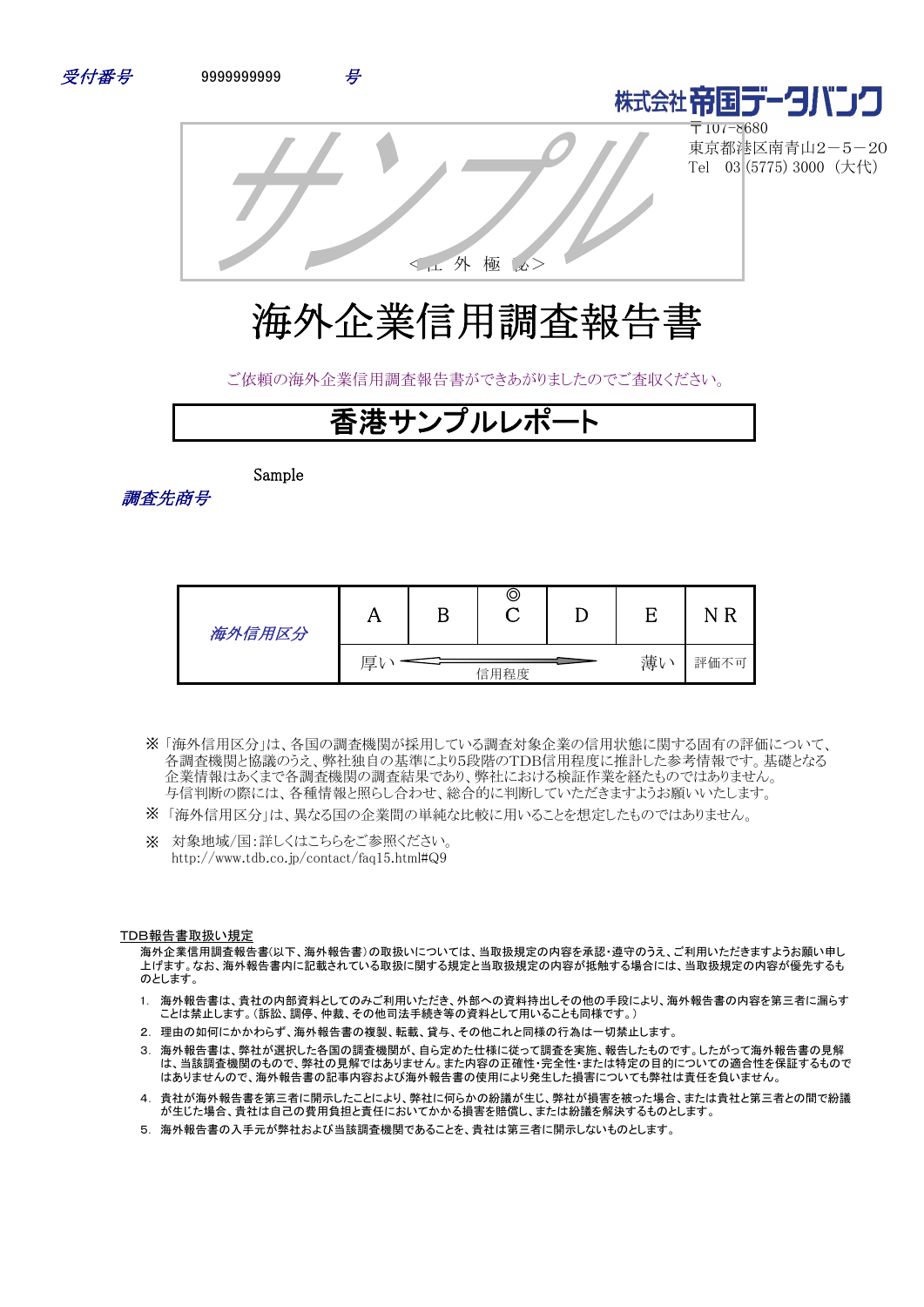### **Total Company Credit Risk Score Report (TCCRSR)**

| <b>Requested Name:</b>                                         | XXXXXXX                                                           |
|----------------------------------------------------------------|-------------------------------------------------------------------|
| <b>Speed Mode:</b>                                             | <b>EXPRESS</b>                                                    |
| <b>Total Credit's Ref.:</b>                                    | N/A                                                               |
| <b>Client's Reference:</b>                                     | N/A                                                               |
| <b>Order Date:</b>                                             | <b>DD MM 2005</b>                                                 |
| <b>Delivery Date:</b>                                          | <b>DD MM 2005</b>                                                 |
| <b>Given Address:</b>                                          | N/A                                                               |
| <b>OVERVIEW</b>                                                |                                                                   |
| <b>Credit Report Last</b><br><b>Updated On:</b>                | <b>DD MM 2005</b>                                                 |
| <b>Subject's Registered</b><br>Name (in English ~<br>Chinese): | Sample Limited                                                    |
| <b>Companies Registry</b><br>No. (CR No.):                     | 55XXXXX                                                           |
| <b>Subject's Business</b><br>Name (in English ~<br>Chinese):   | N/A                                                               |
| <b>Registered Address:</b>                                     | XXXX, XXXXX, YYYY, ZZZZZ Road, Kowloon, Hong Kong.                |
| <b>Operating/Business</b><br>Address:                          | XXXX, XXXXX, YYYY, ZZZZZ Road, Tsim Sha Tsui, Kowloon, Hong Kong. |
| Telephone:                                                     | <b>295 XXXXX</b>                                                  |
| Fax:                                                           | 295 XXXXX                                                         |
| Email:                                                         | contact@Sample.com.hk                                             |
| Website:                                                       | www.Sample.com.hk                                                 |
| NACE - Code &<br>Industry:                                     | 52.10 - Retail sale in nonspecialised stores                      |
| Certification:                                                 | N/A                                                               |
| <b>Business/Industry</b><br>Trend:                             | Steady                                                            |
| <b>Public Filings</b><br>Compliance:                           | Compliant                                                         |

**NACE** - General name for economic activities in the European Union. The NACE-Code system is based on the European standard for industry classification and was introduced in 1XX0. In 1990 a revised version became applicable.

ALL FIGURES QUOTED IN LOCAL CURRENCY UNLESS OTHERWISE STATED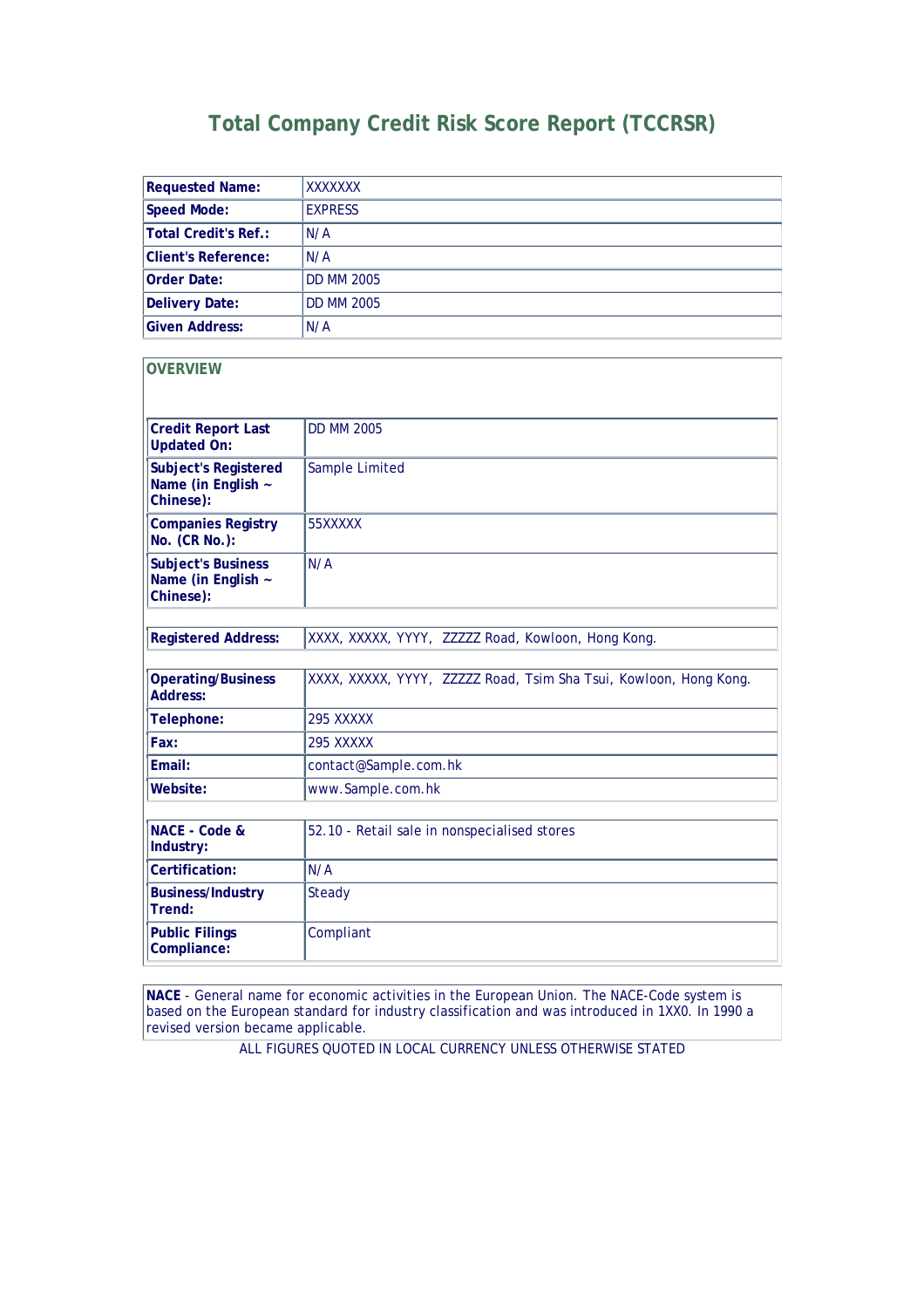| <b>TOTAL CREDIT RISK SCORE (TCRS)</b>                         |                                                  |                          |                     |
|---------------------------------------------------------------|--------------------------------------------------|--------------------------|---------------------|
|                                                               |                                                  |                          |                     |
| Total Credit Risk Score 25.50<br>(without financial<br>data): |                                                  |                          |                     |
|                                                               |                                                  |                          |                     |
| <b>Total Credit Appraisal</b><br>(TCA):                       | $\overline{2}$                                   |                          |                     |
| <b>RISK:</b>                                                  | Low                                              |                          |                     |
| <b>TCRS TABLE</b>                                             |                                                  |                          |                     |
| <b>Non-Financial</b>                                          |                                                  |                          |                     |
|                                                               |                                                  | <b>Maximum</b><br>Weight | <b>Weight Score</b> |
| Legal Structure                                               |                                                  | 12.00                    | 7.50                |
| <b>Registered Charges/Mortgages</b>                           |                                                  | 3.00                     | 1.50                |
| <b>Years in Business</b>                                      |                                                  | 12.00                    | 6.00                |
| <b>Principal's Business Experience</b><br>8.00                |                                                  |                          | 3.00                |
| <b>Total Writ Scanner</b>                                     |                                                  | 6.00                     | 3.00                |
| <b>Trade References</b>                                       |                                                  | 8.00                     | 1.00                |
| <b>Total Debt Scanner</b>                                     |                                                  | 3.00                     | 0.00                |
| Number of Employees                                           |                                                  | 7.00                     | 0.00                |
| <b>Total Property Ownership Search</b>                        |                                                  | 4.00                     | 1.50                |
| Certification<br>1.00                                         |                                                  |                          | 1.00                |
| <b>Business/Industry Trends</b>                               |                                                  | 5.00                     | 1.00                |
| <b>Public Filings Compliance</b>                              |                                                  | 1.00                     | 0.00                |
|                                                               | Total Credit Risk Score (without financial data) | 70.00                    | 25.50               |
|                                                               |                                                  |                          |                     |

#### **INTRODUCTION TO TCRS**

**TCRS** is based on a risk score model developed by a group of professional business and credit analysts with extensive knowledge and expertise. **In summary, a higher-risk company attains a higher score, and vice versa.** The TCRS is calculated according to indicators including financial data (if available), legal status and capital, registered charges/mortgages, years in business, principal's experience, mode of payments, negative and positive records, number of employees, property ownership, certification awarded, business & industry trend and public filings compliance. It appraises your risks and chances by a rating **"Total Credit Appraisal" (TCA)** defined to the company in question with ratings between TCA1 and TCA6. To ensure a balanced and fair rating system, TCRS is subdivided into two models namely **TCRSF (company with financial data)** and **TCRSNF (company without financial data)**:-

- **TCRSF** (with financial data) is used for companies (or entities) where financial data is available as required by law (Companies Ordinance) such as public companies, and overseas companies with registration in Hong Kong. **The maximum score for TCRSF is 100\***.
- **TCRSNF** (without financial data) is used for companies (or entities) where financial data is not available and/or not required by law (Companies Ordinance) to be filed or disclosed such as private companies (including private limited companies, sole proprietorship business and partnership business) and others. **The maximum score for TCRSNF is 70\***.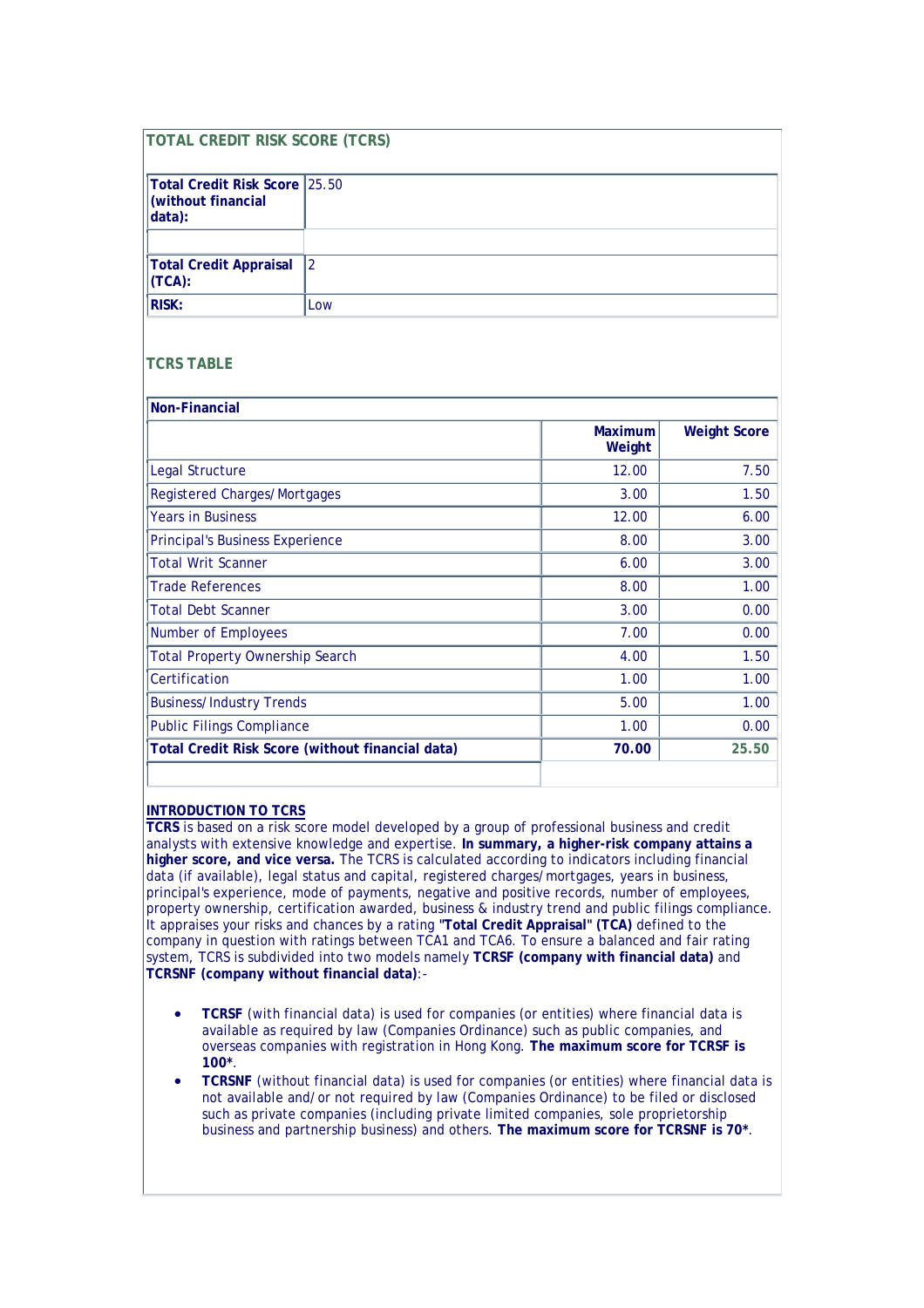TCRS (including both TCRBBBnd TCRSNF) is classified into eight levels represented by **Total Credit Appraisal (TCA)** ranges from TCA1, indicating a minimal risk to **TCA5** the highest risk. A rating of **TCA6** is used for companies which are in bankruptcy, liquidation, striking-off, dissolved, deregistration, business cessation or receivership, or are no longer trading. A NR rating indicates an unclassified risk (risk unknown), used on brand new companies as an example.

#### \***Notes for Additional Points in TCRS**

When judged that the maximum weight for key risk factors are not sufficient to reflect the actual status of a company, some additional points may be given under the weighted score column. Therefore it is possible that the weighed score would be higher than the maximum weight such as in the following scenarios.

- 1. Companies whose property has a charging order being filed by its creditor or repossessed by its banker/creditor etc.
- 2. Companies possess short and unclear history with scanty information.<br>3. Companies have been filed with a winding up petition by its creditor;
- Companies have been filed with a winding up petition by its creditor; or its principals being filed for bankruptcy petition.
- 4. Companies in bankruptcy, liquidation, striking-off, dissolved, deregistration, business cessation or receivership. A minimum score of 71 for TCRSNF and 101 for TCRSF will be given under the "Legal Structure" factor. The other factors may not be scored. The given appraisal will be TCA6.

| <b>Total</b><br>Credit<br><b>Appraisal</b><br>(TCA) | <b>TCRSF</b> (with<br>financial<br>data) | <b>TCRSNF</b><br>(without)<br>financial<br>data) | <b>RISK</b>              | <b>Recommendations</b>                                                                                                                                                       |
|-----------------------------------------------------|------------------------------------------|--------------------------------------------------|--------------------------|------------------------------------------------------------------------------------------------------------------------------------------------------------------------------|
| 1                                                   | $0 - 19.99$                              | $0 - 13.99$                                      | <b>Minimal</b>           | Credit or business dealings strongly<br>recommended.                                                                                                                         |
| $\overline{2}$                                      | $20 - 39.99$                             | $14 - 27.99$                                     | Low                      | Credit or business dealings recommended.                                                                                                                                     |
| $3+$                                                | $40 - 49.99$                             | $28 - 34.99$                                     | <b>Medium Low</b>        | Credit or business dealings recommended,<br>supported with regular monitoring.                                                                                               |
| 3                                                   | $50 - 64.99$                             | $35 - 45.49$                                     | Medium                   | Credit or business dealings appear<br>acceptable, supported with regular<br>monitoring.                                                                                      |
| $3-$                                                | $65 - 74.99$                             | $45.5 - 52.49$                                   | Medium High              | Credit or business dealings should be upon<br>a close-watch and regular monitoring<br>basis.                                                                                 |
| 4                                                   | 75 - 84.99                               | $52.5 - 59.49$                                   | High                     | Credit or business dealings preferably upon<br>secured basis.                                                                                                                |
| 5                                                   | $85 - 100.99$                            | $59.5 - 70.69$                                   | <b>Very High</b>         | Credit dealings are not advised whereas<br>business dealings, if necessary, should only<br>be upon secured basis.                                                            |
| 6                                                   | $101 - 201$                              | $70.7 - 171$                                     | <b>Extremely</b><br>High | Credit or business dealings are absolutely<br>not advised due to bankrupt, liquidation,<br>striking-off, dissolution, deregistration,<br>business cessation or receivership. |
| <b>NR</b>                                           | <b>No Rating</b>                         | <b>No Rating</b>                                 | Unknown                  | Insufficient or inappropriate information to<br>facilitate rating or recommendation.                                                                                         |

#### **Corresponding Table for TCA, TCRBBBnd TCRSNF:-**

#### **Notes for non-scored companies:**

Zero ("0") score will be given for companies:

- In business operation for less than one year. The given rating will be NR.
- Incorporated or registered overseas and NOT possessing registration in Hong Kong. The given rating will be NR.
- With acquired and/or offered information being insufficient or inappropriate to facilitate rating (e.g. companies that are dormant, applying or planning to cease business or not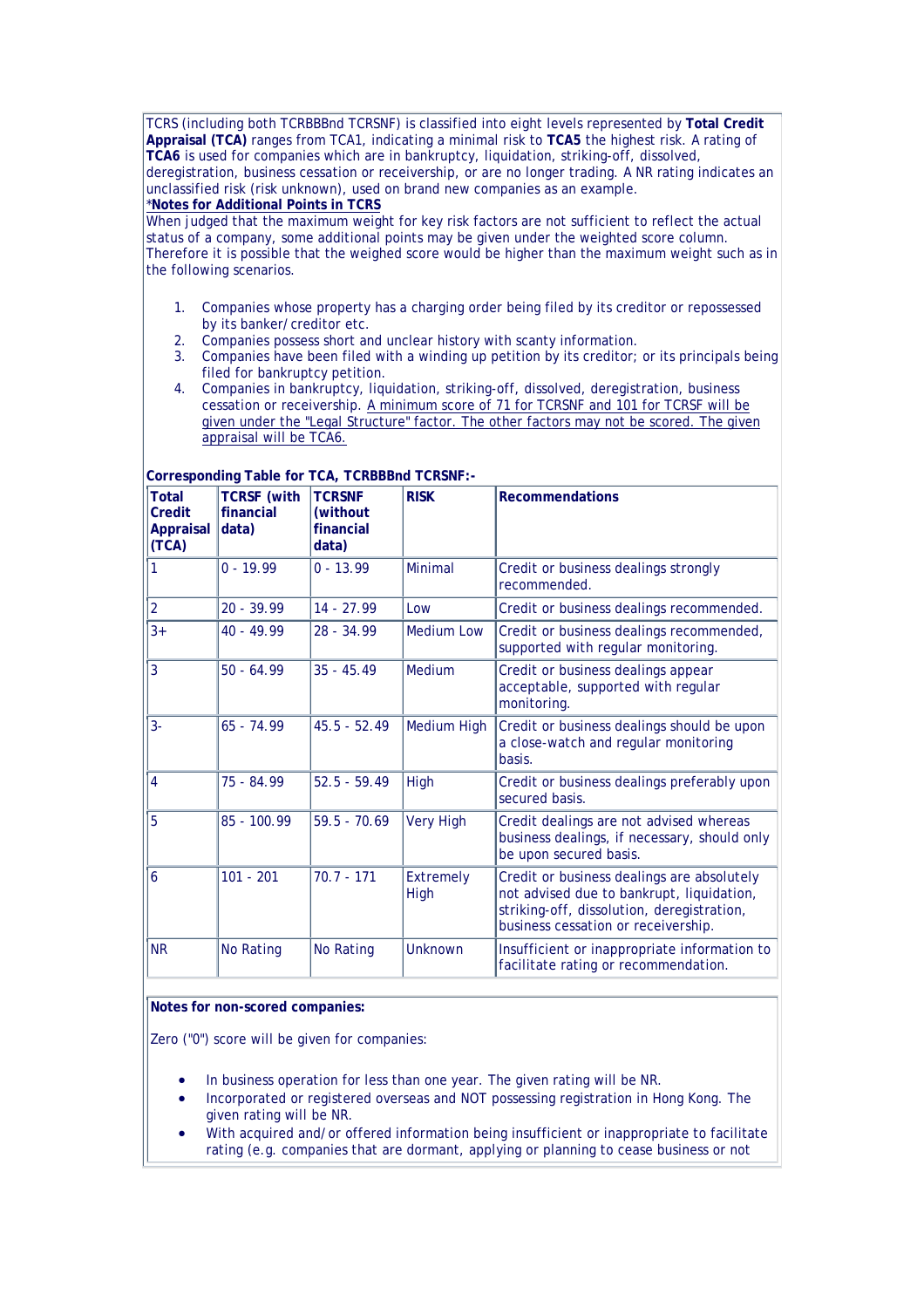|                        | having a place of business operation in Hong Kong). The given rating will be NR.                                                                                                                                                                                                         |  |  |  |  |
|------------------------|------------------------------------------------------------------------------------------------------------------------------------------------------------------------------------------------------------------------------------------------------------------------------------------|--|--|--|--|
|                        |                                                                                                                                                                                                                                                                                          |  |  |  |  |
|                        | TOTAL CREDIT APPRAISAL (TCA) GUIDE:                                                                                                                                                                                                                                                      |  |  |  |  |
| $\bullet$<br>$\bullet$ | The TCA is an opinion of the company's capability and ability based on prevailing<br>conditions and information made available to Total Credit at the time of appraising.<br>The TCA is not a recommendation to buy or sell nor is it an endorsement or non-<br>endorsement of an issue. |  |  |  |  |
| $\bullet$              | The information received has been obtained from sources believed to be reliable, but its<br>accuracy or completeness is not quaranteed.                                                                                                                                                  |  |  |  |  |
| $\bullet$              | Total Credit does not assume any part of the requestor's risk in the use or non-use of this<br>TCA.                                                                                                                                                                                      |  |  |  |  |
| $\bullet$              | No part of this report may be reproduced, stored in retrieval system or transmitted, in<br>any form or by any means.                                                                                                                                                                     |  |  |  |  |

• TCA is subject to change due to any unforeseen and/or foreseen circumstances.

#### **CORPORATE STRUCTURE**  The following statutory information is based on the examination of Subject's file at the Companies' Registry (CR), Hong Kong. **Co. File Examined** DD MM 2005 **Companies Registry No. (CR No.)** 55XXXXX **Business Registration No. (BR No.)** 200XXXXXX Legal Status **Private Limited Company Active Status** Live **Date of Incorporation / Registration** DD MM 19YY **Name Changed** N/A **Authorized Share Capital** HKD100,000 **No. of Shares Issued** | 100,000 **Issued Share Capital** HKD100,000 **Paid up Capital (excluding premium)** HKD100,000 **Class of Share Ordinary Last Annual Return Date** DD MM 2005 **Year(s) of "Annual Return of No Change" Filed** N/A **Branches/Trading As** N/A **Chief Executive** XXXXXXX ZZZZZZZ **Company Secretary Name ID/CR No. Passport No. Issuing Country Address** Secretaries 01XXXX N/A N/A XXXXXXX Road, Wanchai,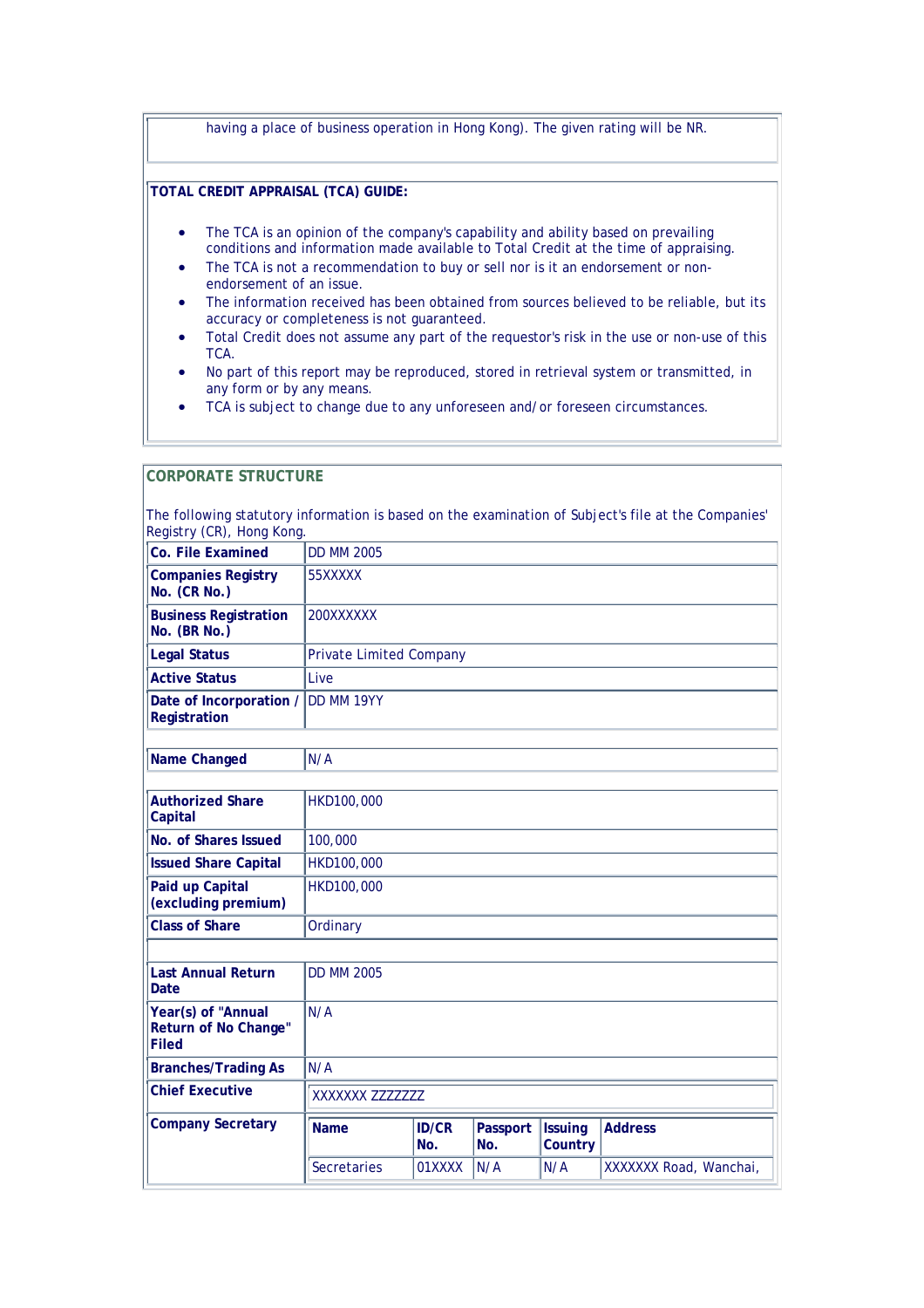| Limited $\sim$ | Hong Kong Island, Hong |
|----------------|------------------------|
|                | Kong.                  |

#### **Shareholders/Subscribers (as at 9 Jul 2005)**

| Shareholders/Subscribers                   | <b>ID/CR No. Passport</b> | No. | <b>Issuing</b><br>Country | <b>Address</b>                                               | <b>Shares Share</b> | No. of Class of |
|--------------------------------------------|---------------------------|-----|---------------------------|--------------------------------------------------------------|---------------------|-----------------|
| Sample (XXX) Limited                       | N/A                       | N/A | N/A                       | <b>XXXXXXX Road</b><br>XXXXXXX, British<br>Virgin Islands.   | 99.999              | Ordinar         |
| <b>Anthonius</b><br>Alias Name:<br>Anthony | E3XXXXX                   | N/A | N/A                       | XXXXXXX Road,<br>XXXXXXX, Hong<br>Kong Island, Hong<br>Kong. |                     | Ordinar         |
|                                            |                           |     |                           | Total:                                                       | 100,000             |                 |

| Directors (as at 9 Jul 2005)                   |                  |              |                           |                                                                         |
|------------------------------------------------|------------------|--------------|---------------------------|-------------------------------------------------------------------------|
| <b>Directors</b>                               | <b>ID/CR No.</b> | Passport No. | <b>Issuing</b><br>Country | <b>Address</b>                                                          |
| XXXX YYYYY<br><b>Alias Name:</b><br>Stephenson | A1XXXXX          | N/A          | N/A                       | XXXXXXX Road, Hong Kong<br>Island, Hong Kong.                           |
| <b>XXXXXX YYYY</b>                             | <b>PXXXXXXX</b>  | N/A          | N/A                       | XXXXXX, Hong Kong Island,<br>Hong Kong.                                 |
| AAAAAAA BBBBBBB                                | P1XXXXXX         | N/A          | N/A                       | <b>XXXXXXX</b> Street, Causeway<br>Bay, Hong Kong Island, Hong<br>Kong. |
| XXX XXXXXX<br><b>Alias Name:</b><br>Elizabeth  | G3XXXXXX         | N/A          | N/A                       | XXXXXX, New Territories,<br>Hong Kong.                                  |
| <b>AAAAA XXXXX</b>                             | X XXXXXXX        | N/A          | N/A                       | XXXXXX, Kowloon, Hong<br>Kong.                                          |
| XXX XXXXXX<br><b>Alias Name:</b><br>Peterson   | K XXXXXXX        | N/A          | N/A                       | XXXXXX, Road, Hong Kong<br>Island, Hong Kong.                           |
| XXXX YYYYY                                     | P1XXXXXX         | N/A          | N/A                       | XXXXXXX, Road, Hong Kong<br>Island, Hong Kong.                          |
| XXXI ZZZZZZZ<br><b>Alias Name:</b><br>Pauline  | A5 XXXXXX        | N/A          | N/A                       | XXXXXXX, Road, Hong Kong<br>Island, Hong Kong.                          |
| Wang<br>lias Name:<br>Thomason                 | D8 XXXXXX        | N/A          | N/A                       | XXXXXXX, Lantau Island,<br>Hong Kong.                                   |

| <b>HISTORY SUMMARY</b>                                                              |                                                                                             |
|-------------------------------------------------------------------------------------|---------------------------------------------------------------------------------------------|
| <b>Change of Ownership</b><br>& Capital/ Share<br>Allotment/Other<br><b>Changes</b> | No significant changes in business and ownership have been reported since<br>its inception. |
| Appointment and/or<br><b>Resignation of</b><br><b>Directors or Secretary</b>        | N/A                                                                                         |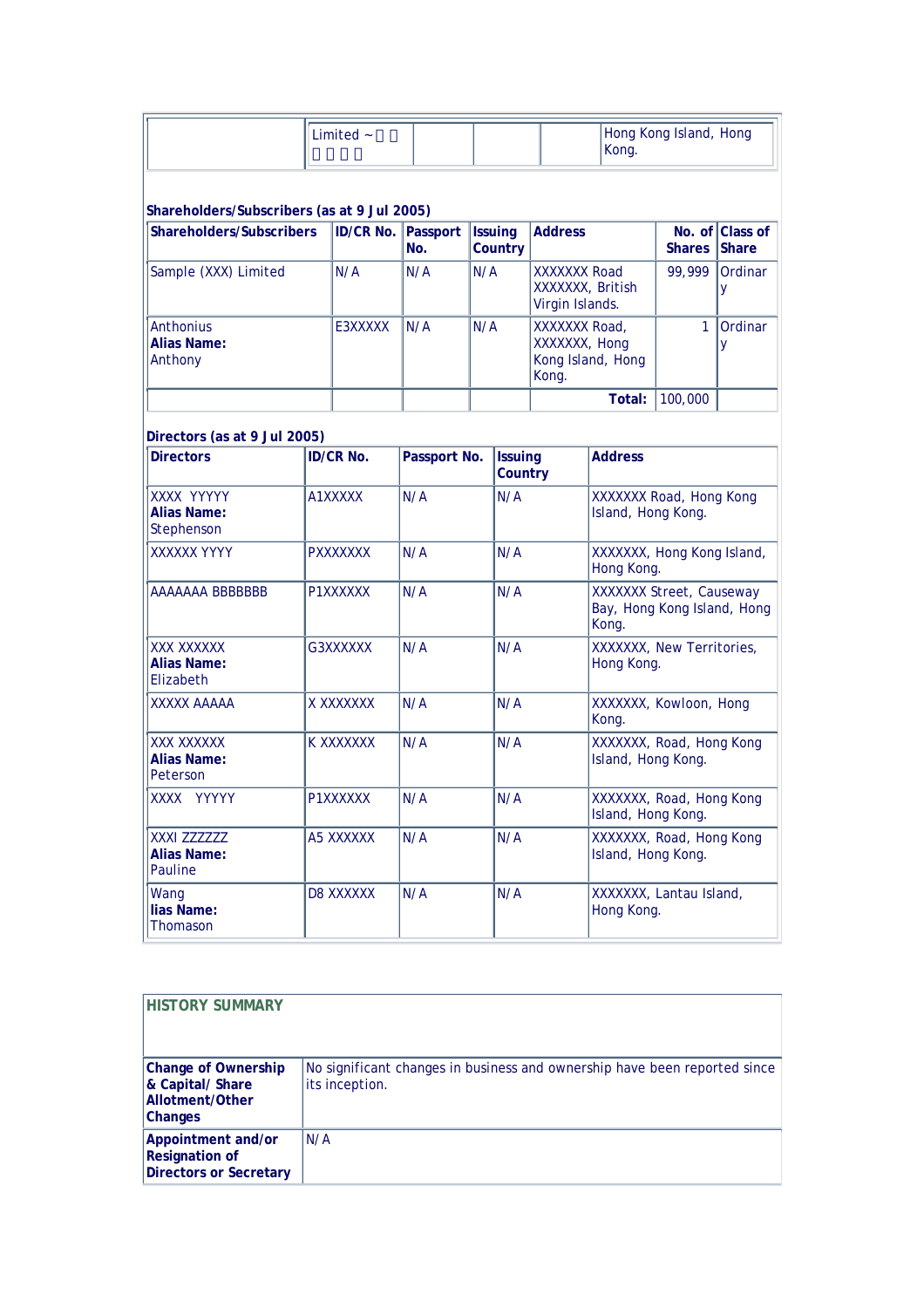| <b>Admission or</b><br><b>Retirement of Sole</b><br>Proprietor/Partner | N/A                                                                                                                                                                                                                                                                                                                                                                                                               |
|------------------------------------------------------------------------|-------------------------------------------------------------------------------------------------------------------------------------------------------------------------------------------------------------------------------------------------------------------------------------------------------------------------------------------------------------------------------------------------------------------|
| Parent                                                                 | Sample (VVV) Ltd, parent, is an investment holding company of the<br>Example Group. The Group (=Example Hong Kong Limited ("XYZ") and its<br>associates and subsidiaries) is originated in the manufacture, trading,<br>export & agencing of reputable brands of garments with major clients like<br>as Japan's Shosha Corporation and European Corporations.                                                     |
|                                                                        | XYZ is the founding company of the Group, which includes the following<br>subsidiaries:                                                                                                                                                                                                                                                                                                                           |
|                                                                        | Marketing<br>-Example Hong Kong Ltd.<br>-Example International Co. Ltd.<br>-Example Shanghai Ltd.<br>-Vietnam Ltd.<br>-Example VVV Co. Ltd.                                                                                                                                                                                                                                                                       |
|                                                                        | <b>Fashion Retailers</b><br>-Paris Ltd.<br>-Italia Ltd.                                                                                                                                                                                                                                                                                                                                                           |
|                                                                        | <b>General Merchandisers</b><br>-Sample Ltd ("Sample")                                                                                                                                                                                                                                                                                                                                                            |
|                                                                        | Sample mingles with four major merchandising groups as the food market,<br>the cooked deli, the life division, and the bookshop.                                                                                                                                                                                                                                                                                  |
|                                                                        | In 19XX, Sample Limited and World Co. Limited jointly set up a store<br>namely ONLINE at Walk offering customers three major merchandise<br>categories including the Sample Life Division, as well as Online Shop.                                                                                                                                                                                                |
|                                                                        | <b>Business Chronology of Sample Limited:</b>                                                                                                                                                                                                                                                                                                                                                                     |
|                                                                        | 19YY Dec Sample opens in Causeway Bay<br>19XX Mar credit card is launched<br>19XX PPP is formed<br>19YY Oct Internet Online Shop is officially created<br>19YY Dec Gift Card is launched<br>19YY Dec the second Sample shop is opened at HK<br>20 XX Jul The Gadget, a trendy shop is opened at City<br>20XX Oct: The Third Sample store opened at Central City.<br>20XX Dec: The first Sample opens in Taipei    |
|                                                                        | Subject's afiliated companies:                                                                                                                                                                                                                                                                                                                                                                                    |
|                                                                        | <b>SAMPLE Taiwan Ltd</b><br>XXXX Road, Taipei, Taiwan R.O.C.<br>Tel: 886-XX-XXXX-XXXX Fax: 886-XX-XXXX-XXXX<br>- Established in 20YY in Taipei<br>- A trading company under Sample Group<br>- Import and Export business in Taiwan<br>- Business development in Taiwan                                                                                                                                            |
|                                                                        | <b>BBB Ltd</b><br>XXXX, XXXX Road, Tsim Sha Tsui, Kowloon, Hong Kong<br>Tel: 852--XX-XXXX-XXXX Fax: 852-XX-XXXX-XX<br>E-mail: BBB@Sample.com.hk<br>- Established in 20XX in Hong Kong<br>- A Wholesale company under Sample Group<br>- Wholesaler of Japanese sake to Japanese Restaurants inHong Kong<br>- Wholesaler of food and non food products to restaurant, hotels, and<br>corporate clients in Hong Kong |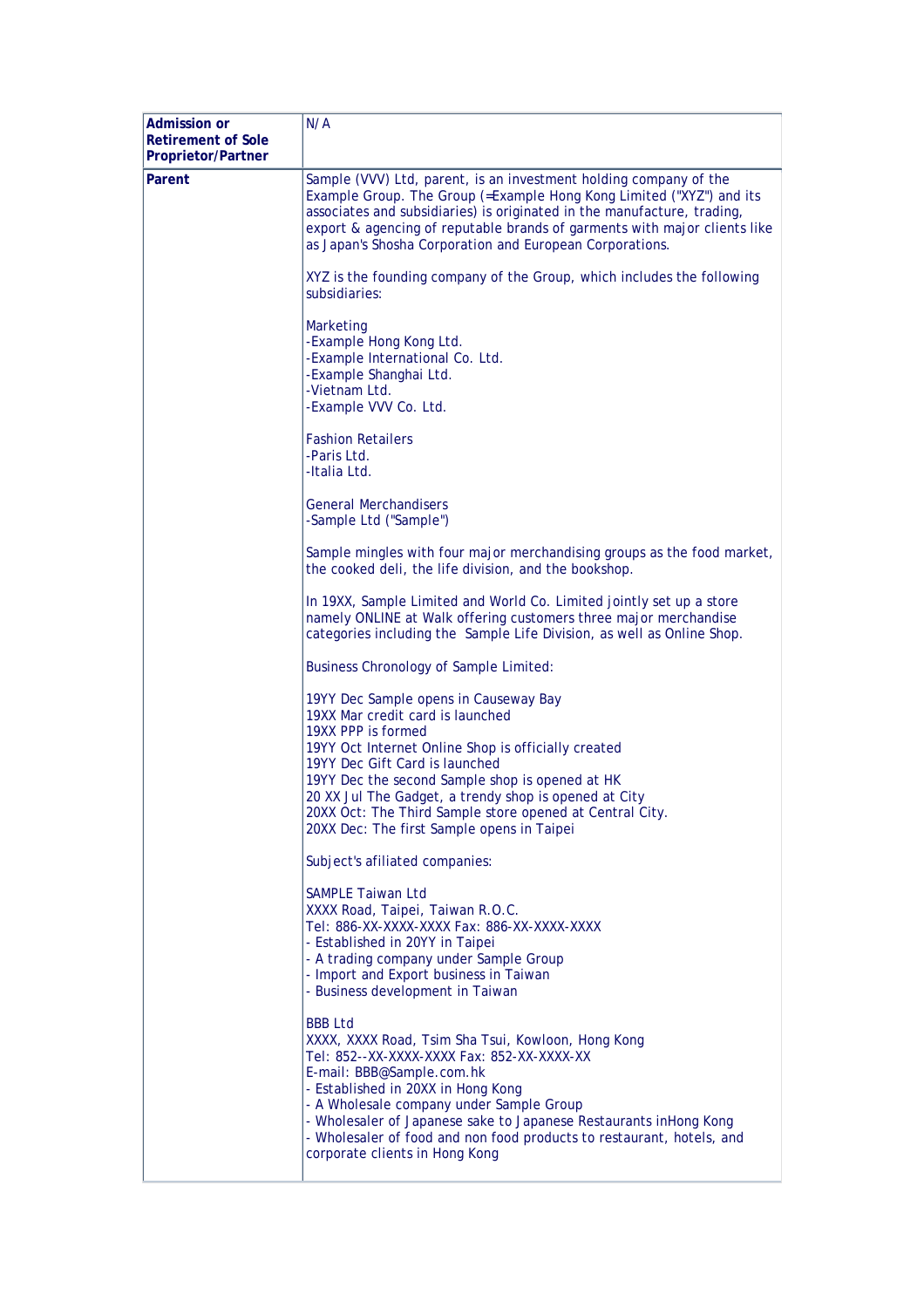### **RELATED NEWS /FINDINGS**

#### $N/A$

| <b>MANAGEMENT BACKGROUND</b>    |                                                                                                                                                                                                                                                                                                                               |                  |                 |  |  |  |
|---------------------------------|-------------------------------------------------------------------------------------------------------------------------------------------------------------------------------------------------------------------------------------------------------------------------------------------------------------------------------|------------------|-----------------|--|--|--|
| <b>Name</b>                     | <b>Antonius</b>                                                                                                                                                                                                                                                                                                               |                  |                 |  |  |  |
| <b>Alias Name</b>               | Anthony                                                                                                                                                                                                                                                                                                                       |                  |                 |  |  |  |
| <b>Position (Title)</b>         | <b>Executive Director</b>                                                                                                                                                                                                                                                                                                     |                  |                 |  |  |  |
| <b>Nationality</b>              | N/A                                                                                                                                                                                                                                                                                                                           |                  |                 |  |  |  |
| Sex                             | Male                                                                                                                                                                                                                                                                                                                          |                  |                 |  |  |  |
| <b>Experience</b>               | 2X years +                                                                                                                                                                                                                                                                                                                    |                  |                 |  |  |  |
| <b>Profile / Responsibility</b> | Group Managing Director. He has over 2X years of experience in the<br>garment field and other fields. One of the founders of Subject and the<br>Group and is jointly in charge of the Group's business development,<br>strategic planning & policymaking.                                                                     |                  |                 |  |  |  |
| <b>Business Capacities</b>      | <b>Company Name</b>                                                                                                                                                                                                                                                                                                           | <b>CR/BR No.</b> | Capacity        |  |  |  |
|                                 | <b>Paris Limited</b>                                                                                                                                                                                                                                                                                                          | 1XXXXXX          | <b>Director</b> |  |  |  |
|                                 | Example Shanghai Ltd                                                                                                                                                                                                                                                                                                          | 37XXXXX          | <b>Director</b> |  |  |  |
|                                 | <b>Example Vietnam Limited</b>                                                                                                                                                                                                                                                                                                | 53 XXXXX         | <b>Director</b> |  |  |  |
|                                 | Sample Limited                                                                                                                                                                                                                                                                                                                | 5 XXXXX          | Shareholder     |  |  |  |
|                                 | <b>Example VVV Company Limited</b>                                                                                                                                                                                                                                                                                            | 6 XXXXX          | Director        |  |  |  |
|                                 | None found in our database                                                                                                                                                                                                                                                                                                    |                  |                 |  |  |  |
| <b>Name</b>                     | XXXX YYYYY                                                                                                                                                                                                                                                                                                                    |                  |                 |  |  |  |
| <b>Position (Title)</b>         | <b>Others</b>                                                                                                                                                                                                                                                                                                                 |                  |                 |  |  |  |
| <b>Nationality</b>              | N/A                                                                                                                                                                                                                                                                                                                           |                  |                 |  |  |  |
| <b>Sex</b>                      | Female                                                                                                                                                                                                                                                                                                                        |                  |                 |  |  |  |
| <b>Experience</b>               | N/A                                                                                                                                                                                                                                                                                                                           |                  |                 |  |  |  |
| <b>Profile / Responsibility</b> | Buyer. She is mainly in charge of its purchasing.                                                                                                                                                                                                                                                                             |                  |                 |  |  |  |
| <b>Business Capacities</b>      | N/A                                                                                                                                                                                                                                                                                                                           |                  |                 |  |  |  |
| <b>Court Action</b>             | <b>As Defendant</b><br>None found in our database                                                                                                                                                                                                                                                                             |                  |                 |  |  |  |
| Name                            | XXXX YYYYY                                                                                                                                                                                                                                                                                                                    |                  |                 |  |  |  |
| <b>Position (Title)</b>         | Chairman                                                                                                                                                                                                                                                                                                                      |                  |                 |  |  |  |
| <b>Nationality</b>              | Japan                                                                                                                                                                                                                                                                                                                         |                  |                 |  |  |  |
| <b>Sex</b>                      | Male                                                                                                                                                                                                                                                                                                                          |                  |                 |  |  |  |
| <b>Experience</b>               | $3X$ years +                                                                                                                                                                                                                                                                                                                  |                  |                 |  |  |  |
| <b>Profile / Responsibility</b> | Group Chairman and Japanese by nation. He has over 3X years of<br>experience in the garment field. One of the founders of the Group and is<br>currently overseeing the Group's business development, strategic<br>planning and policymaking. He is also recorded as Director of Example<br>Hong Kong Limited and XXXX Limited |                  |                 |  |  |  |
| <b>Business Capacities</b>      | <b>Company Name</b>                                                                                                                                                                                                                                                                                                           | CR/BR No.        | Capacity        |  |  |  |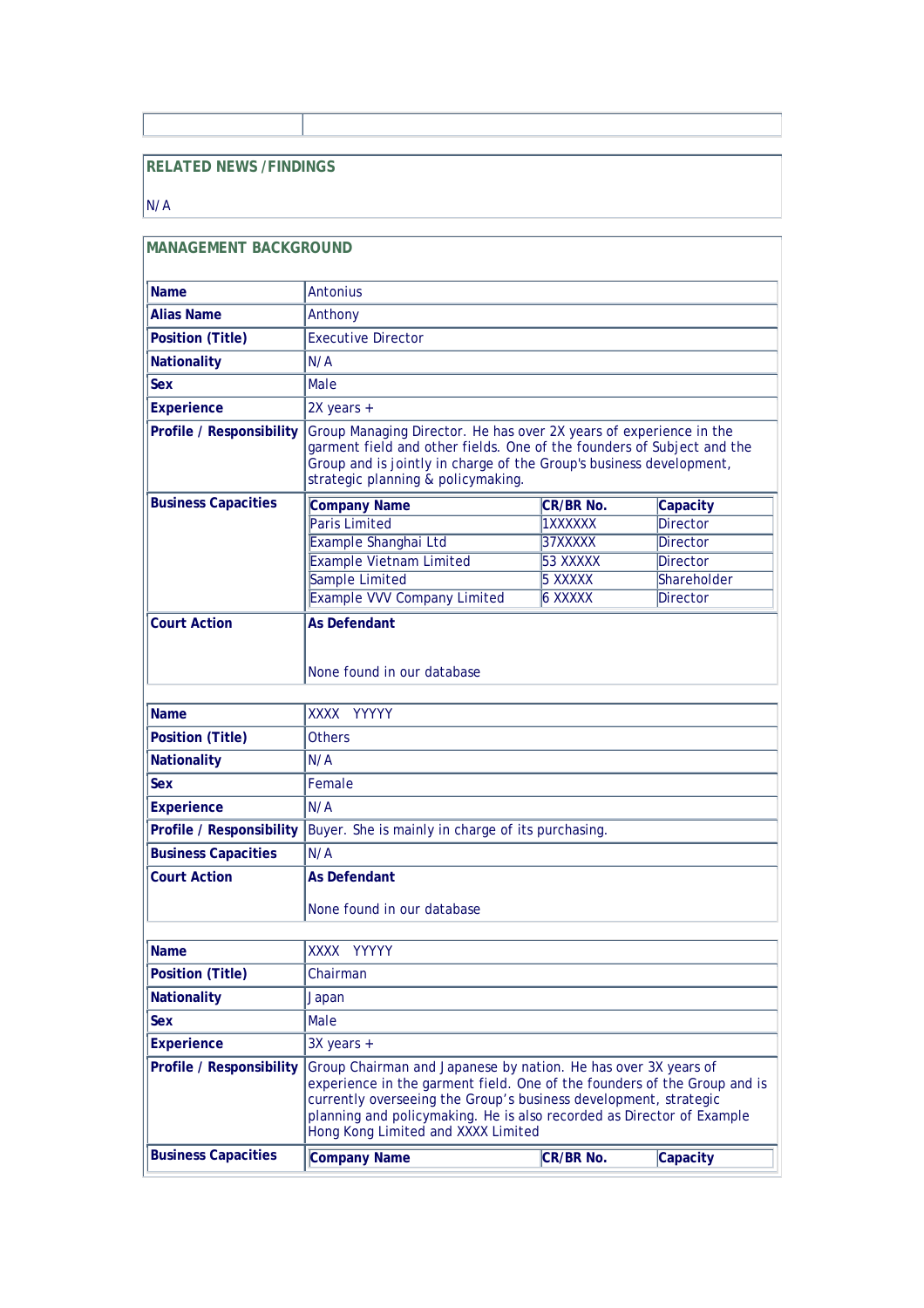|                                 | <b>Paris Limited</b>                                                                                      | <b>1XX XX XX</b>            | Director                    |  |
|---------------------------------|-----------------------------------------------------------------------------------------------------------|-----------------------------|-----------------------------|--|
|                                 | <b>Paris Limited</b>                                                                                      | <b>1XX XX XX</b>            | Shareholder                 |  |
|                                 | Italia Limited                                                                                            | <b>XX XX XX XX</b>          | <b>Director</b>             |  |
|                                 | Italia Limited                                                                                            | <b>XX XX XX XX</b>          | Shareholder                 |  |
|                                 | Example Shanghai Ltd                                                                                      | <b>XX XX XX XX</b>          | Director                    |  |
|                                 | Sample Limited                                                                                            | <b>XX XX XX XX</b>          | Director                    |  |
| <b>Court Action</b>             | <b>As Defendant</b><br>None found in our database                                                         |                             |                             |  |
| <b>Name</b>                     | XXXX<br><b>YYYYY</b>                                                                                      |                             |                             |  |
| <b>Alias Name</b>               | Peter                                                                                                     |                             |                             |  |
| <b>Position (Title)</b>         | <b>Director</b>                                                                                           |                             |                             |  |
| <b>Nationality</b>              | N/A                                                                                                       |                             |                             |  |
| Sex                             | Male                                                                                                      |                             |                             |  |
| <b>Experience</b>               | N/A                                                                                                       |                             |                             |  |
| Profile / Responsibility        | He is recorded as director of XXX YYYY Limited (CINXXXXX).                                                |                             |                             |  |
| <b>Business Capacities</b>      |                                                                                                           |                             |                             |  |
|                                 | <b>Company Name</b><br><b>Sample Limited</b>                                                              | <b>CR/BR No.</b><br>5XXXXXX | Capacity<br><b>Director</b> |  |
|                                 |                                                                                                           |                             |                             |  |
| <b>Court Action</b>             | <b>As Defendant</b>                                                                                       |                             |                             |  |
|                                 | None found in our database                                                                                |                             |                             |  |
| <b>Name</b>                     | <b>YYYYY</b><br>XXXX                                                                                      |                             |                             |  |
| <b>Position (Title)</b>         | <b>Chief Executive Officer</b>                                                                            |                             |                             |  |
| <b>Nationality</b>              | N/A                                                                                                       |                             |                             |  |
| Sex                             | Male                                                                                                      |                             |                             |  |
| <b>Experience</b>               | 16-20 years                                                                                               |                             |                             |  |
| <b>Profile / Responsibility</b> | Managing Director. He is currently in charge of the business development,<br>management and policymaking. |                             |                             |  |
| <b>Business Capacities</b>      | <b>Company Name</b>                                                                                       | <b>CR/BR No.</b>            | Capacity                    |  |
|                                 | Sample Limited                                                                                            | <b>55XXXX</b>               | <b>Director</b>             |  |
| <b>Court Action</b>             | <b>As Defendant</b>                                                                                       |                             |                             |  |
|                                 | None found in our database                                                                                |                             |                             |  |
| <b>Name</b>                     | Thomassoni                                                                                                |                             |                             |  |
| <b>Alias Name</b>               | Thomason                                                                                                  |                             |                             |  |
| <b>Position (Title)</b>         | <b>Director</b>                                                                                           |                             |                             |  |
| <b>Nationality</b>              | N/A                                                                                                       |                             |                             |  |
| <b>Sex</b>                      | Male                                                                                                      |                             |                             |  |
| <b>Experience</b>               | N/A                                                                                                       |                             |                             |  |
| Profile / Responsibility        | He is also recorded as Director of XXXX Limited (CI#XXXXX)                                                |                             |                             |  |
| <b>Business Capacities</b>      | <b>Company Name</b>                                                                                       | <b>CR/BR No.</b>            | Capacity                    |  |
|                                 | Sample Limited                                                                                            | 5 XXXXX                     | <b>Director</b>             |  |
| <b>Court Action</b>             | <b>As Defendant</b>                                                                                       |                             |                             |  |
|                                 | None found in our database                                                                                |                             |                             |  |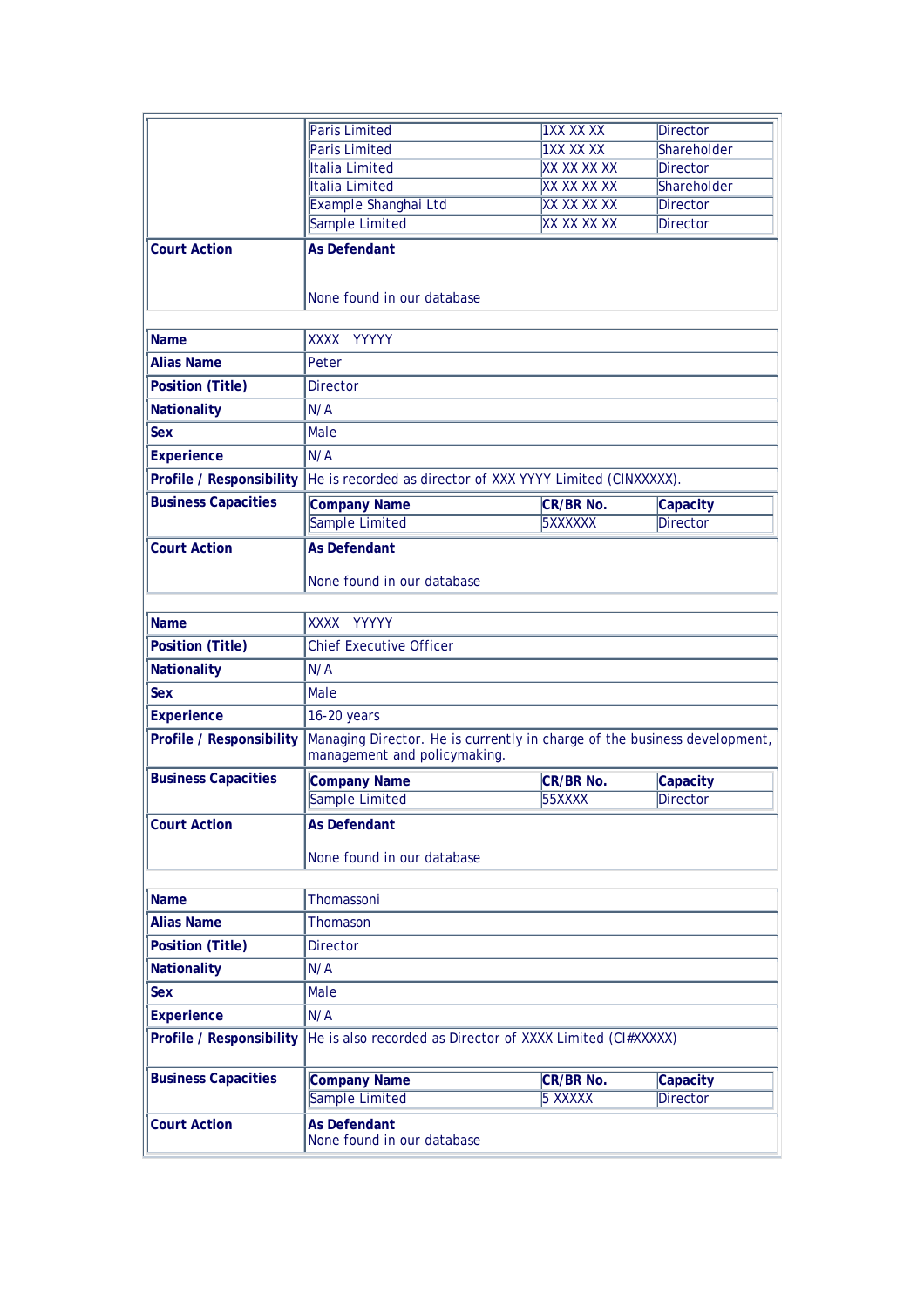#### **FINANCIAL**

**Current Interviews & Investigations** 

Its principals were not available for interview during the report compilation.

Interviewed Manager, confirmed part of the details within this report but declined to disclose any financial information or business trend on the grounds of company policy.

Sources and records reveal that its annual turnover is standing over \$1,000,000,000.

Private companies in Hong Kong are not required to file or disclose their financial information for public inspection.

**GROUP PROFILE & FINANCIALS**

N/A

#### **BANKING**

Maintaining bank accounts with HSBC and Bank of China (Hong Kong) Limited. One source reported that account relationship started in 1990s. No negative implication has been reported.

#### **TRADE RECORD**

|                                           | <b>First</b>        | Second          |  |
|-------------------------------------------|---------------------|-----------------|--|
| <b>Type of Supplies</b>                   | Services/supplies   | <b>Supplies</b> |  |
| <b>Time Known</b>                         | 5 Years             | 6 Years         |  |
| <b>Highest Credit</b>                     | 5,000,000           | 7,000,000       |  |
| <b>Outstanding Balance</b>                | 2,000,000           | N/A             |  |
| <b>Terms</b>                              | 60 days net         | 90 days net     |  |
| <b>Pay Record</b>                         | <b>Within Terms</b> | Prompt          |  |
|                                           |                     |                 |  |
| <b>Overall Trade</b><br><b>Reputation</b> | Good                |                 |  |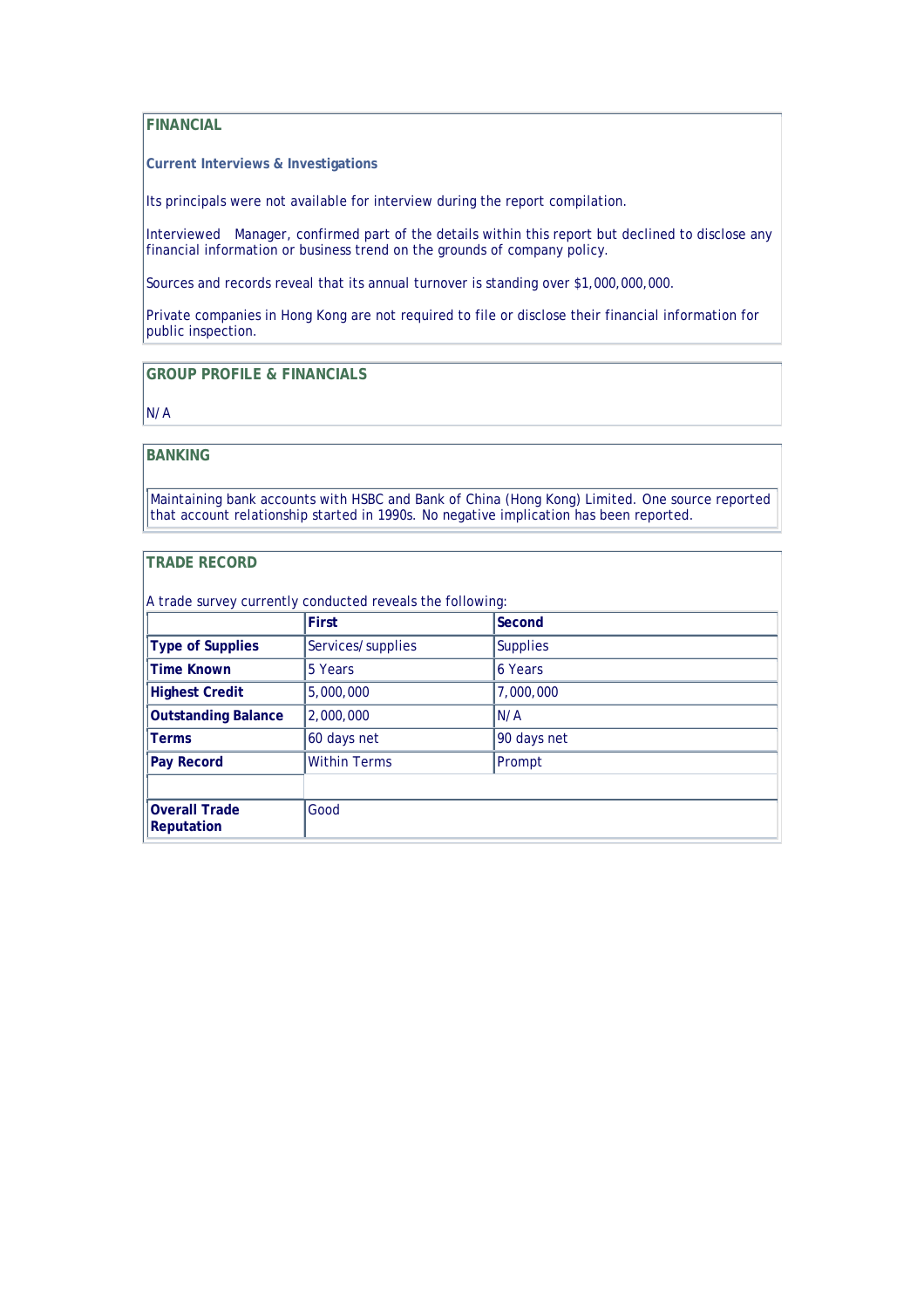#### **TOTAL DEBT SCANNER (TDS)**

**TDS** reveals if subject has been listed as debtor in our debt collection database and is subject to the *Code of Practice on Consumer Credit Data* issued by the office of the Privacy Commissioner for personal data, Hong Kong. **TDS** also checks on Subject's shareholder, director, sole proprietor, partner (collectively listed under **"Related Members"** in this section) and/or related company while the related records will be revealed when appropriate. Accounts are sometimes placed for collection even though the existence or amount of the debt is disputed. It should be noted that the collection record contained in a report might have been paid, terminated, vacated, settled or released prior to the date a report was compiled.

#### **Search Result:**

**Subject** None found in our database

**Related Members** None found in our database

#### **Related Companies**

None found in our database

#### **PUBLIC FILINGS**

**Mortgages and Charges** 

**Records filed in:** 19XX, 1999 & 2000

Total Amount outstanding as of the date of this Return on all mortgages and charges which are required to be registered with the Registrar of Companies pursuant to sections 80 and 82 of the Companies Ordinance

: \$30,879,250

#### **TOTAL WRIT SCANNER (TWS)**

**TWS** reveals if subject has been listed as defendant, plaintiff, in liquidation or bankruptcy within our database and is subject to the *Code of Practice on Consumer Credit Data* issued by the office of the Privacy Commissioner for personal data, Hong Kong. **TWS** also checks on Subject's management, shareholder, director, sole proprietor and partner (collectively listed under **"Related Members"** in this section) and/or related company while the related records will be revealed when appropriate (results on management are also listed under the Management Background section). It should be noted that the court record contained in a report might have been paid, terminated, vacated, settled or released prior to the date of a report was compiled. Civil claims are filed as the result of disputes of a commercial or other nature. The defendant is not liable nor the plaintiff eligible to the claim until judgement is obtained from the relevant court, which is not open for public inspection at present. Only the latest 50 records will be shown when total records exceed 50.

#### **Search Result: Subject**

#### **As Defendant**

| <b>Action</b><br><b>Number</b> | Date        | Defendant                                             | <b>Plaintiff</b> | Cause          | Amount |
|--------------------------------|-------------|-------------------------------------------------------|------------------|----------------|--------|
| <b>DXXXXX</b>                  | DD MM 20YY  | <b>ESTATES LIMITED &amp;</b><br><b>SAMPLE LIMITED</b> | <b>TONY</b>      | <b>DAMAGES</b> | N/A    |
| <b>DPXXXXX</b>                 | IDD MM 20YY | <b>SAMPLE LIMITED</b>                                 | <b>CCCCC</b>     | <b>DAMAGES</b> | N/A    |
| <b>PXXXXX</b>                  | IDD MM 20YY | ISAMPI F I IMITFD                                     | <b>APRIL</b>     | <b>DAMAGES</b> | N/A    |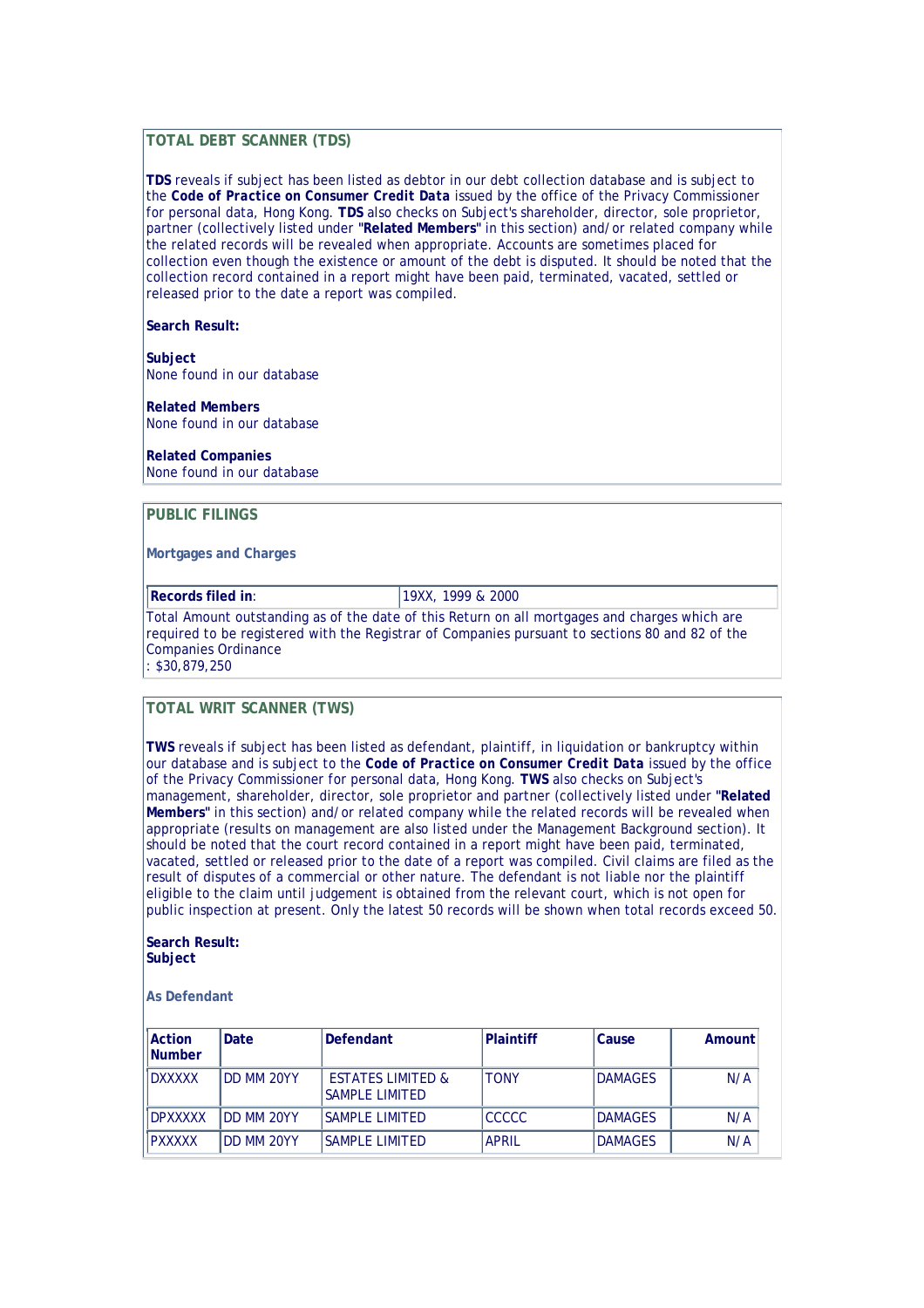#### **As Plaintiff**

None found in our database

**Comments** 

N/A

**Related Members**

**As Defendant** 

None found in our database

**Comments** 

 $N/A$ 

**Related Companies**

**As Defendant** 

None found in our database

**Comments** 

N/A

#### **OPERATION & ACTIVITIES**

**Business Lines** 

|                      | Principal Business Line   Department chain store operation retailing four major businesses through<br>Food Market, the Cooked Deli, the Life Division, and the Bookshop |
|----------------------|-------------------------------------------------------------------------------------------------------------------------------------------------------------------------|
| Second Business Line | IN/A                                                                                                                                                                    |

#### **Production**

| <b>China Factory</b>                               | N/A                                                                                                                                                                                                                                     |
|----------------------------------------------------|-----------------------------------------------------------------------------------------------------------------------------------------------------------------------------------------------------------------------------------------|
| Size of China Factory<br>(sq.fr.)                  | N/A                                                                                                                                                                                                                                     |
| No. of Staff/Workers in<br>China (or Overseas)     | IN/A                                                                                                                                                                                                                                    |
| <b>Business Line/</b><br><b>Production Remarks</b> | Its main products and services include:<br>Food:<br>Sauce & Seasoning<br><b>Dairy Products</b><br><b>Processed Food</b><br>Dried & Preserved Food<br><b>Canned Food</b><br>Frozen Food<br><b>Fresh Food</b><br>Beverage<br>Wine - Table |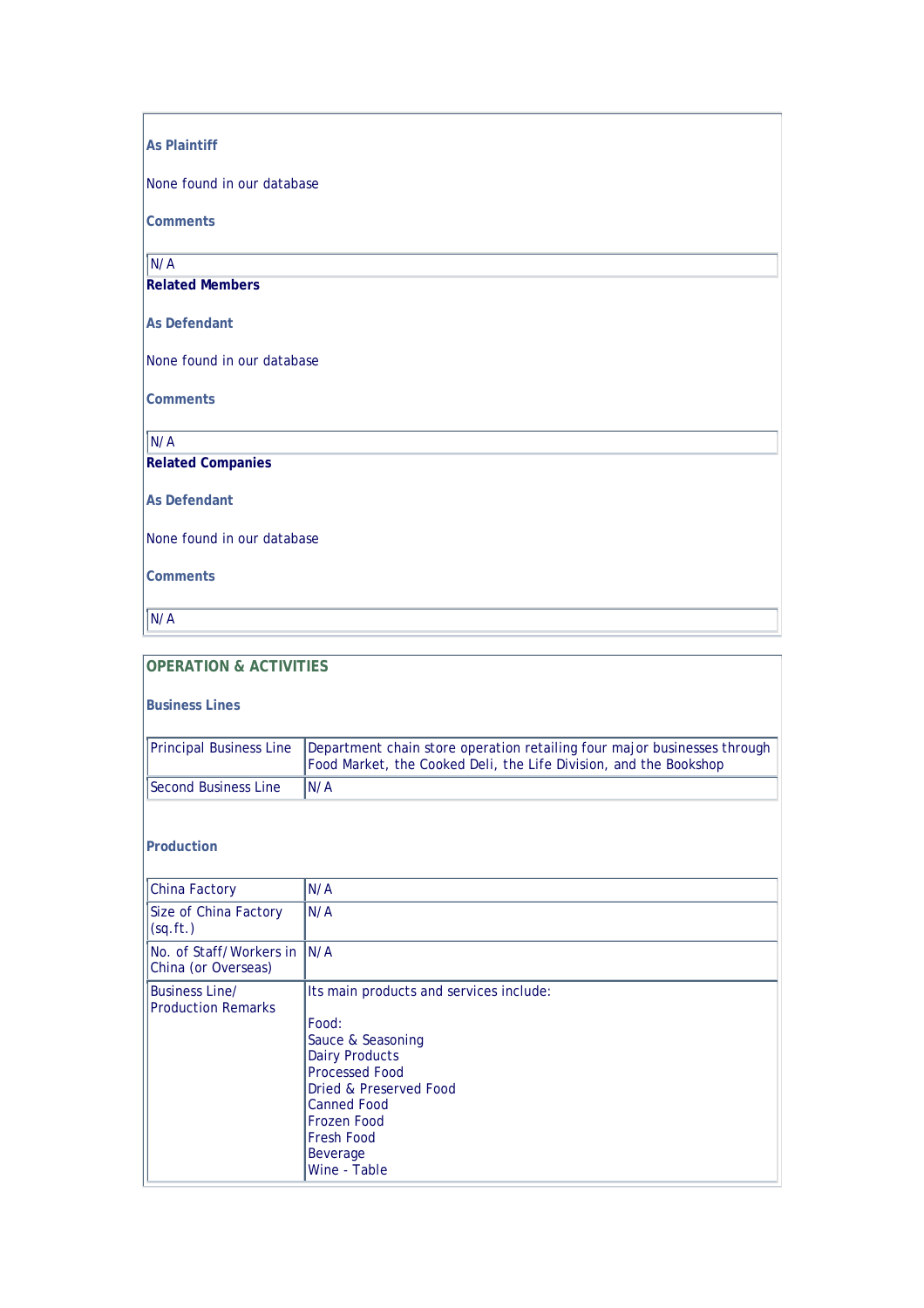| Liquor<br><b>Beer</b><br>Agricultural Products, Livestock & Poultry<br><b>Cereals &amp; Cereal Preparations</b><br>Fruits & Vegetables<br>Delicatessen & Cheese<br>Confectionery/Coffee & Tea<br>Grocery<br>Dairy and Frozen<br>Japanese Food<br><b>Fresh Food Fish</b><br>Meat<br>Fruit & Vegetable<br><b>Beverages</b><br>Alcoholic<br>Non-Alcoholic<br>Lifestyle Products:<br>Daily & Beauty Care Products<br><b>Interior Products</b><br><b>Stationery</b><br>Gifts<br><b>Delivery Service:</b><br>This is available for addresses in Hong Kong Island, Kowloon, The New<br>Territories.<br>Free Car Parking:<br>Customers who spend HK\$1,000 or above at Sample or ONLINE stores will<br>be entitled to up to two hours of FREE car parking.<br><b>Wrapping Service:</b><br>Products can be gift wrapped for free. Wrapping paper and gift cards are<br>clearly branded which helps to spread the ruputation of the high quality<br>products on sale<br><b>Porter Service:</b><br>Provides customers an instant Porter Service when they need hands to<br>delivery merchandise just bought in the store. |
|----------------------------------------------------------------------------------------------------------------------------------------------------------------------------------------------------------------------------------------------------------------------------------------------------------------------------------------------------------------------------------------------------------------------------------------------------------------------------------------------------------------------------------------------------------------------------------------------------------------------------------------------------------------------------------------------------------------------------------------------------------------------------------------------------------------------------------------------------------------------------------------------------------------------------------------------------------------------------------------------------------------------------------------------------------------------------------------------------------------|
| <b>Personalized Wine</b><br>It also provides customers a set of printed label to make it special.                                                                                                                                                                                                                                                                                                                                                                                                                                                                                                                                                                                                                                                                                                                                                                                                                                                                                                                                                                                                              |

#### **Supplies/Purchases**

| Hong Kong and China      |                                        |  |
|--------------------------|----------------------------------------|--|
| <b>Types of Supplies</b> | Services, foods, beverage and supplies |  |
| <b>Buying Terms</b>      | COD and credit of 30 to 90 days        |  |
|                          |                                        |  |
| <b>Overseas</b>          |                                        |  |
| <b>Import Countries</b>  | Japan, USA and Europe                  |  |
| <b>Types of Supplies</b> | Supplies, foods and beverages          |  |
| <b>Buying Terms</b>      | TT and open account                    |  |
| <b>Remarks</b>           | N/A                                    |  |
|                          |                                        |  |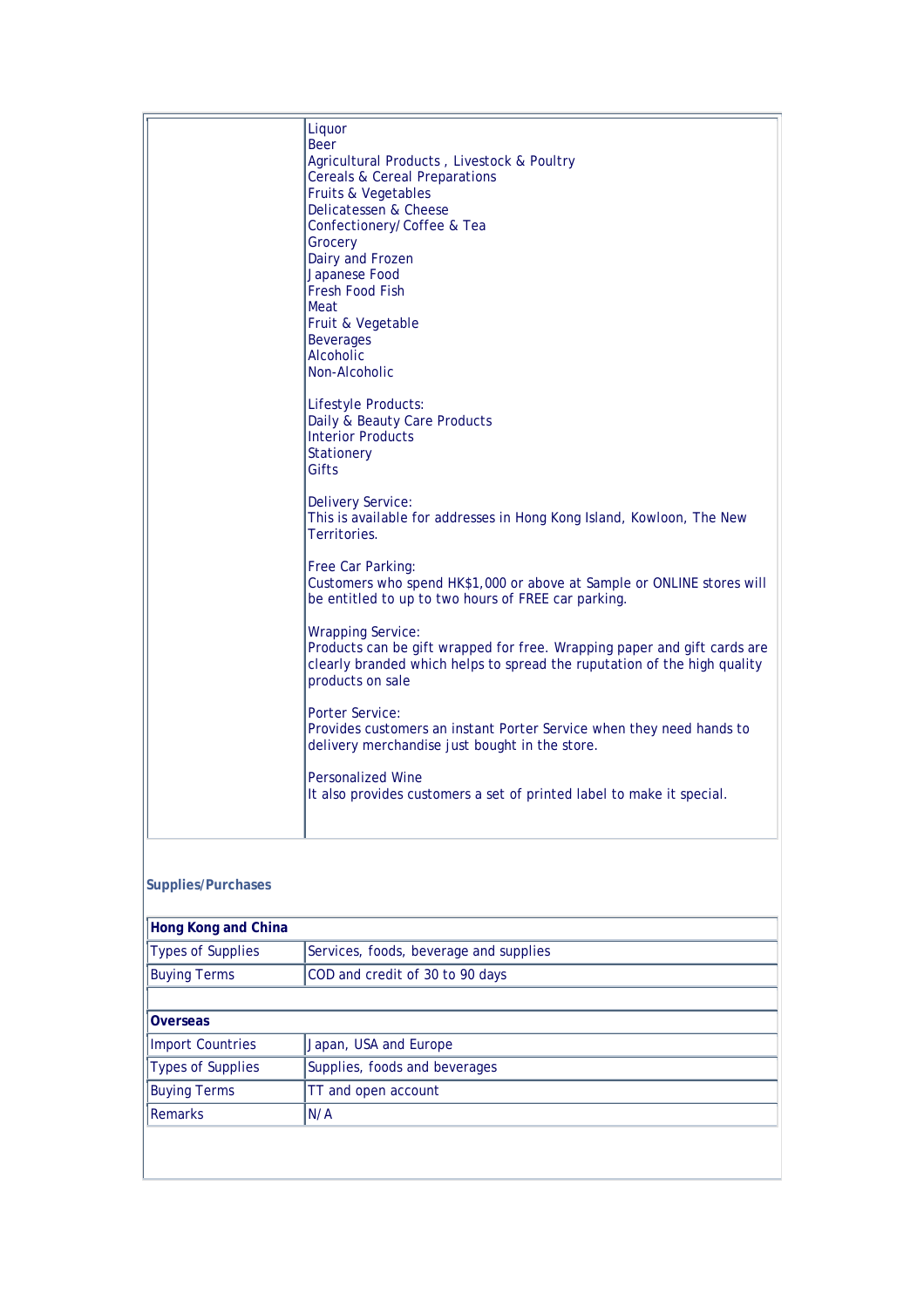#### **Markets**

| Major Market                   | Hong Kong                                         |
|--------------------------------|---------------------------------------------------|
| <b>Minor Market</b>            | N/A                                               |
| Selling Products /<br>Services | Foods, beverages & various department store items |
| <b>Selling Terms</b>           | Cash and credit card                              |
| Remarks                        | N/A                                               |

#### **Brands**

| Own Brands           | N/A  |
|----------------------|------|
| OEM (Clients) Brands | IN/A |
| Remarks              | N/A  |

#### **Premises**

| 5,000                                                                                                                                                                                                                                                                                                                                                                                                                                                                                                                                                                                                                                                                                                                                                                                                                                                                                                                                                         |
|---------------------------------------------------------------------------------------------------------------------------------------------------------------------------------------------------------------------------------------------------------------------------------------------------------------------------------------------------------------------------------------------------------------------------------------------------------------------------------------------------------------------------------------------------------------------------------------------------------------------------------------------------------------------------------------------------------------------------------------------------------------------------------------------------------------------------------------------------------------------------------------------------------------------------------------------------------------|
| Commercial                                                                                                                                                                                                                                                                                                                                                                                                                                                                                                                                                                                                                                                                                                                                                                                                                                                                                                                                                    |
| $500+$                                                                                                                                                                                                                                                                                                                                                                                                                                                                                                                                                                                                                                                                                                                                                                                                                                                                                                                                                        |
|                                                                                                                                                                                                                                                                                                                                                                                                                                                                                                                                                                                                                                                                                                                                                                                                                                                                                                                                                               |
| N/A                                                                                                                                                                                                                                                                                                                                                                                                                                                                                                                                                                                                                                                                                                                                                                                                                                                                                                                                                           |
| N/A                                                                                                                                                                                                                                                                                                                                                                                                                                                                                                                                                                                                                                                                                                                                                                                                                                                                                                                                                           |
| Renting two units as its office the captioned address, which is at a well-<br>kept commercial building. Employing a staff of 500 (including stores'<br>staff).<br>Details of its stores:<br>1). Sample Store<br>XXXXX, XXXXXXXXXX Street, Causeway Bay, Hong Kong<br><b>Customer Service Hotline: 2XXX XXXX</b><br>Fax no: 25XXX XXX<br>Store Area: 42,000sq/ft<br><b>Business hours:</b><br>1030am - 1000pm (Sun - Thur, Public holidays)<br>1030am - 1100pm (Fri - Sat, the day before public holidays)<br>2). Sample City Store<br>XXXXXXX, XXXX, XRoad, XXX, Kowloon<br><b>Customer Service Hotline: 2XXX XXXX</b><br>Fax no: 23XXXXXX<br>Store Area: 50,000sq/ft<br><b>Business hours:</b><br>1030am - 930pm (Sun - Thur, Public holidays)<br>1030am - 1000pm (Fri - Sat, the day before public holidays)<br>3). Sample Store<br>XXXXXX Street, Central, Hong Kong<br>Customer Service Hotline: 2XXXXXXXX<br>Fax no: 2XXXXXXX<br>Store Area: 20,000sq/ft |
|                                                                                                                                                                                                                                                                                                                                                                                                                                                                                                                                                                                                                                                                                                                                                                                                                                                                                                                                                               |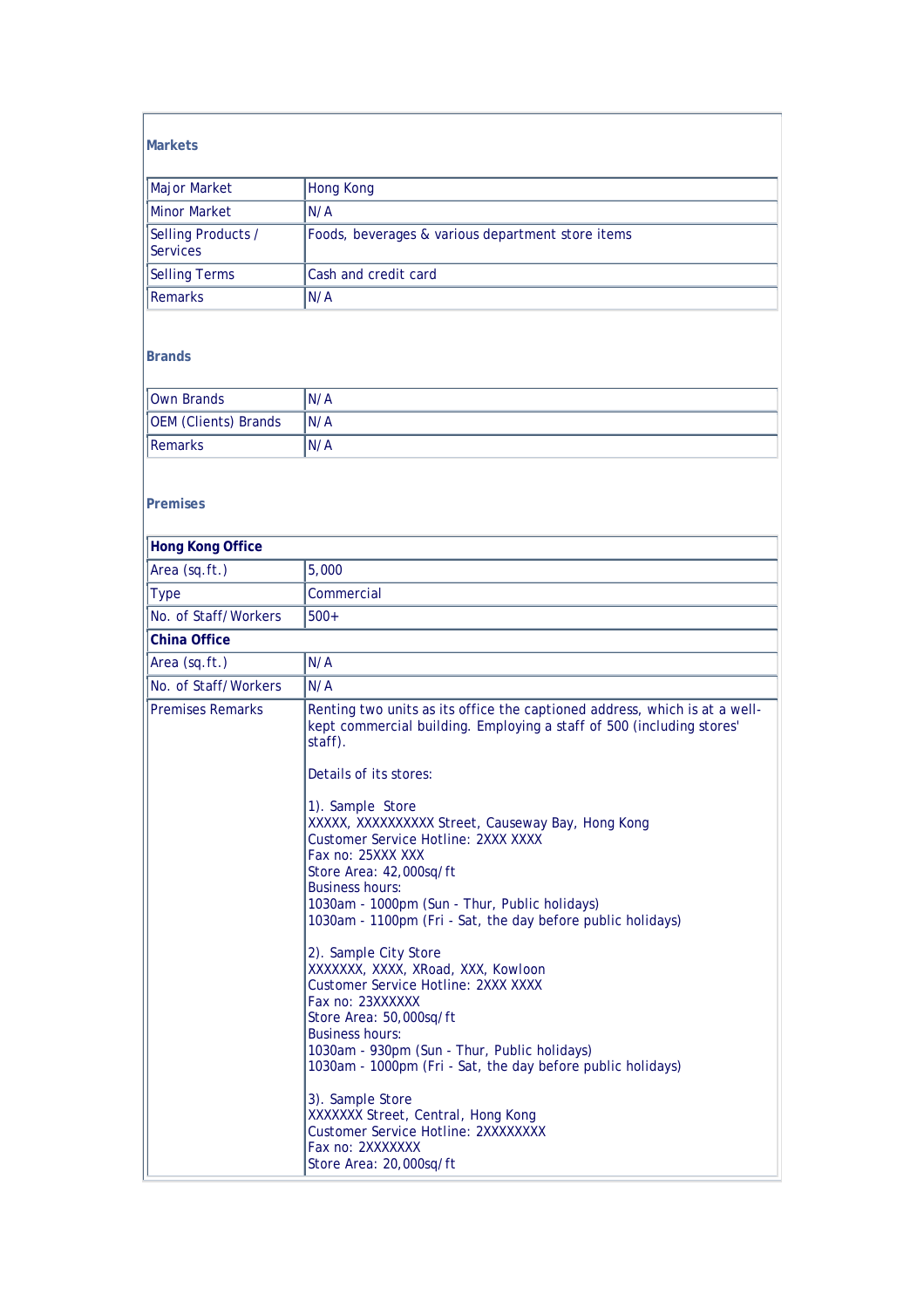| <b>Business hours:</b> |
|------------------------|
| 1030am - 930pm (Daily) |

#### **TOTAL PROPERTY OWNERSHIP SEARCH (TPOS)**

**TPOS** reveals if subject has been involved in property transaction record in our database since 1996. **TPOS** does not represent the full record or history of all transactions relating to the registered charges, mortgages or ownerships. Some of the charges, mortgages or ownerships might have been released and/or changed. There could be latest mortgages, charges, ownerships or transactions not reflected. **TPOS** also checks on Subject's shareholder, director, sole proprietor, partner (collectively listed under **"Related Members"** in this section) and/or related company while related records will be revealed when appropriate. **Search Result:**

**Subject**

N/A

#### **Related Members**

| <b>Property 1</b>                               | XXXXXX Road, Hong Kong Island, Hong Kong |
|-------------------------------------------------|------------------------------------------|
| <b>Memorial Number</b>                          | <b>NXXXXXX0</b>                          |
| Date of Instrument                              | DD MM 20YY                               |
| <b>Nature of Transaction</b>                    | Agreement for sales and purchase         |
| <b>Gross Area (Saleable Area)</b><br>in sq. ft. | XXX (YYY)                                |
| <b>Consideration (HKD)</b>                      | 3, XXX, 000                              |
| Assignor/Seller                                 | <b>XXX YYY</b>                           |
| Assignee/Purchaser                              | <b>WAGNER</b>                            |
| Mortgaged/Charged To                            | N/A                                      |
| Date of Mortgage/Charge                         | N/A                                      |
| Mortgage/Charge Amount<br>(HKD):                | N/A                                      |
|                                                 |                                          |
| <b>Property 2</b>                               | XXXXXX, Lantau Island, Hong Kong         |
| <b>Memorial Number</b>                          | 002XXXXXX                                |
| Date of Instrument                              | DD MM 20YY                               |
| <b>Nature of Transaction</b>                    | Agreement for sale & purc with plan      |
| <b>Gross Area (Saleable Area)</b><br>in sq. ft. | XXXX (YYY)                               |
| <b>Consideration (HKD)</b>                      | 3, XXX, XXX                              |
| Assignor/Seller                                 | XXXX YYYY Corporation                    |
| Assignee/Purchaser                              | <b>Thomassoni Thomas</b>                 |
| Mortgaged/Charged To                            | <b>XXXX Bank Limited</b>                 |
| Date of Mortgage/Charge                         | DD MM 20YY                               |
| Mortgage/Charge Amount<br>$(HKD)$ :             | N/A                                      |
|                                                 |                                          |
| <b>Property 3</b>                               | XXXXX XXXXX, Lantau Island, Hong Kong    |
| <b>Memorial Number</b>                          | 002XXXXX                                 |
| Date of Instrument                              | N/A                                      |
| <b>Nature of Transaction</b>                    | Mortgage to XXXX                         |
| <b>Gross Area (Saleable Area)</b>               | 1XXX (XXX)                               |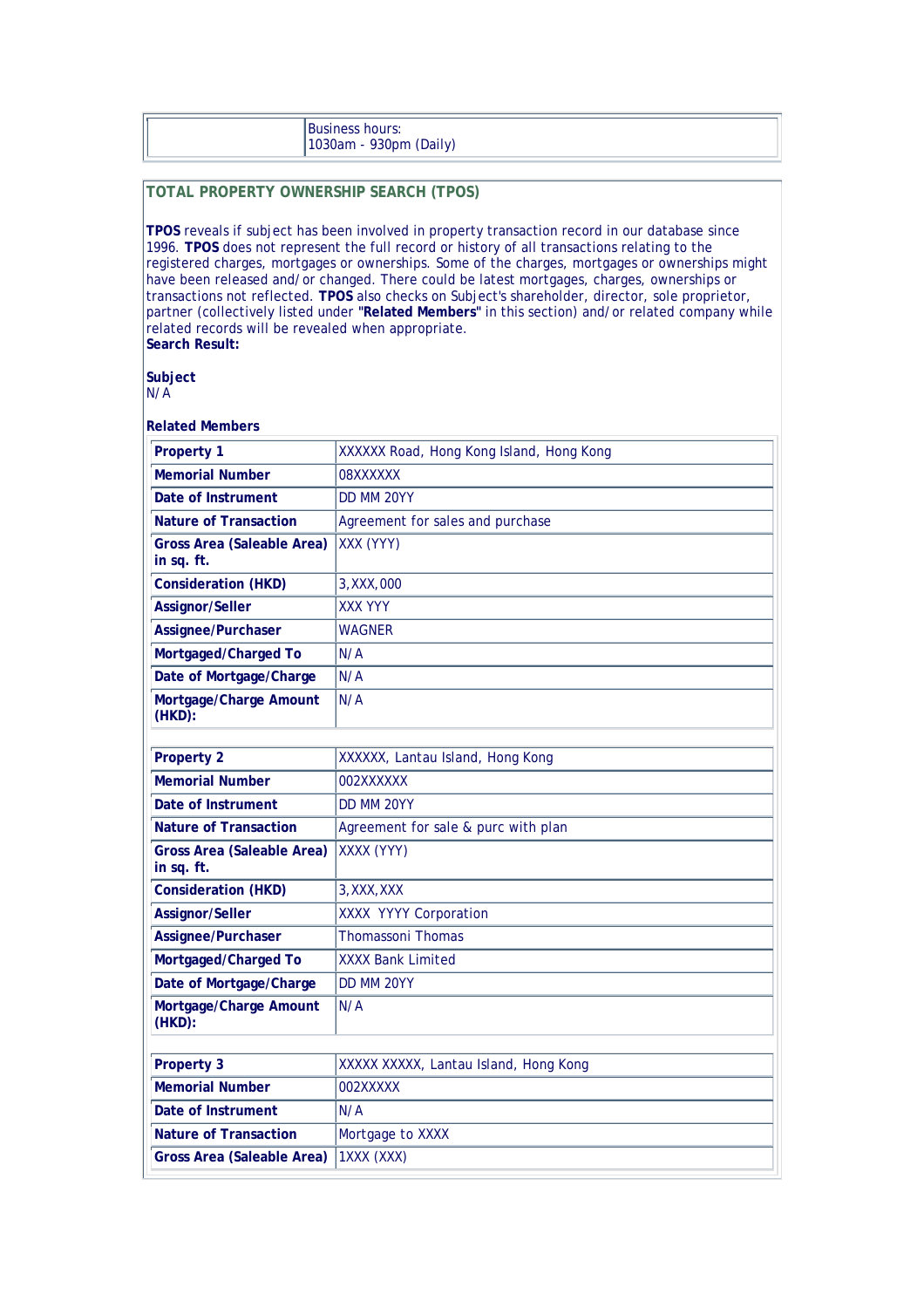| in sq. ft.                       |                              |
|----------------------------------|------------------------------|
| <b>Consideration (HKD)</b>       | N/A                          |
| Assignor/Seller                  | N/A                          |
| Assignee/Purchaser               | <b>Thomassoni Thomas</b>     |
| Mortgaged/Charged To             | <b>World Finance Limited</b> |
| Date of Mortgage/Charge          | MM DD 20YY                   |
| Mortgage/Charge Amount<br>(HKD): | N/A                          |

**Related Companies** N/A

#### **RELATED COMPANIES**

| Include Parent Company, Subsidiary Company, Associate Company and Principal's Other Business. |                  |                            |                        |  |  |  |  |
|-----------------------------------------------------------------------------------------------|------------------|----------------------------|------------------------|--|--|--|--|
| Name                                                                                          | <b>ID/CR No.</b> | <b>Relation To Subject</b> | <b>Business Nature</b> |  |  |  |  |
| SAMPLE Japan Ltd                                                                              | N/A              | <b>Related Company</b>     | N/A                    |  |  |  |  |
| <b>SAMPLE Taiwan Ltd</b>                                                                      | N/A              | <b>Related Company</b>     | N/A                    |  |  |  |  |
| <b>EXAMPLE (YY) LTD</b>                                                                       | XXXXX3           | <b>Related Company</b>     | N/A                    |  |  |  |  |
| <b>Example VVV Company</b><br>Limited                                                         | XXXXX7           | <b>Related Company</b>     | N/A                    |  |  |  |  |
| <b>Example Group of</b><br>companies                                                          | N/A              | <b>Related Company</b>     | N/A                    |  |  |  |  |
| Example Hong Kong Ltd                                                                         | <b>XXXXXX</b>    | <b>Related Company</b>     | N/A                    |  |  |  |  |
| Example Shanghai Ltd                                                                          | XXXXXX           | <b>Related Company</b>     | N/A                    |  |  |  |  |
| <b>BBB Limited</b>                                                                            | N/A              | <b>Related Company</b>     | N/A                    |  |  |  |  |
| <b>FFF Limited</b>                                                                            | N/A              | <b>Related Company</b>     | N/A                    |  |  |  |  |

**RELATED COMPANIES' ARCHIVED CORPORATE STRUCTURE**

| <b>Name</b>                                                  | <b>Example VVV Company Limited</b> |
|--------------------------------------------------------------|------------------------------------|
| <b>Address</b>                                               | <b>Hong Kong</b>                   |
| <b>Telephone</b>                                             | N/A                                |
| Fax                                                          | N/A                                |
| Email                                                        | N/A                                |
| Co. File Examined                                            | MM DD 20YY                         |
| Year(s) of Company<br><b>Document Microfiche</b><br>Obtained | <b>20YY</b>                        |
| <b>Companies Registry No.</b><br>(CR No.)                    | <b>XXXXXX</b>                      |
| <b>Legal Status</b>                                          | <b>Private Limited Company</b>     |
| <b>Active Status</b>                                         | N/A                                |
| Date of Incorporation /<br>Registration                      | MM DD 19YY                         |
| Last Annual Return Date                                      | <b>IMM DD 20YY</b>                 |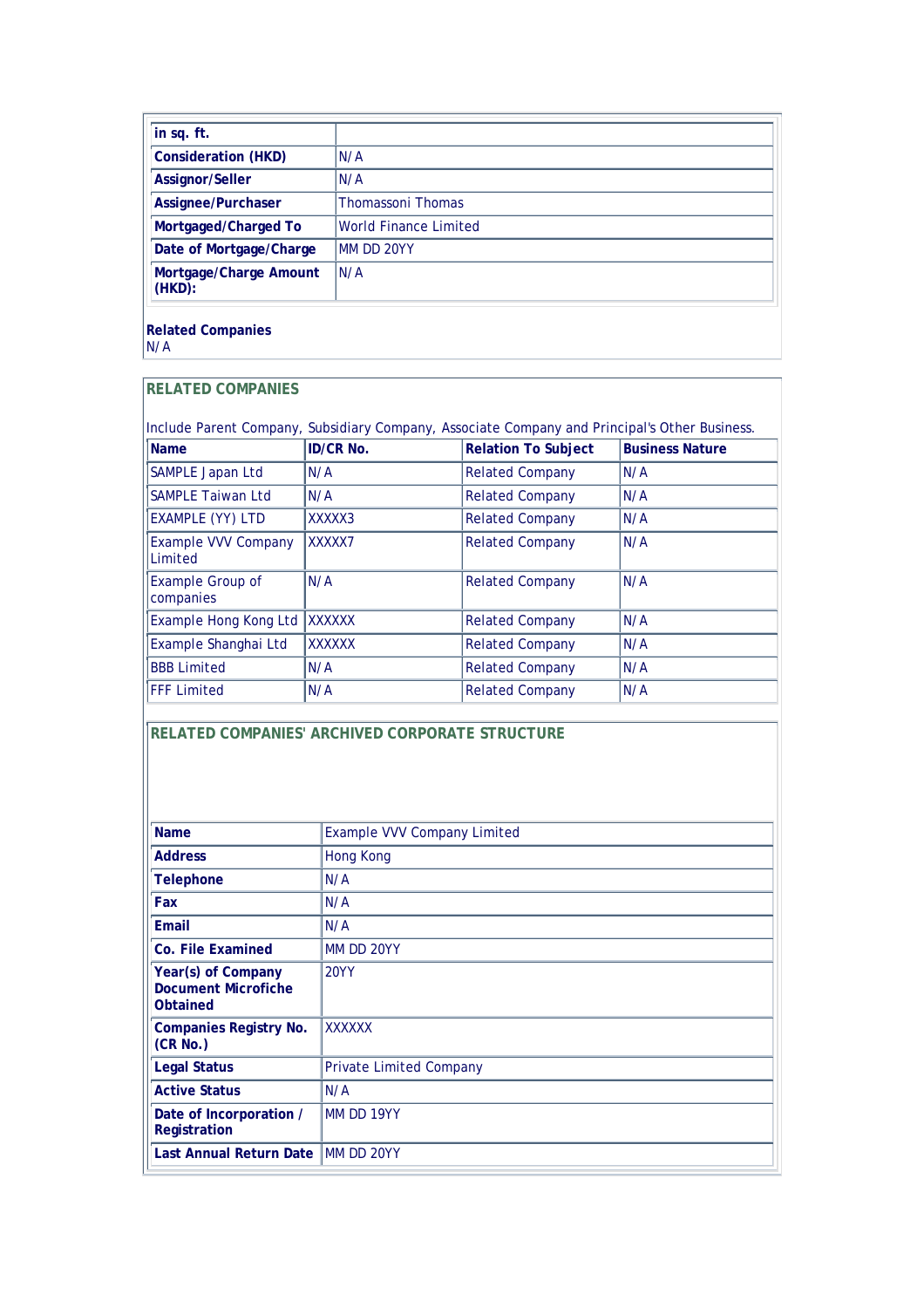| Year(s) of "Annual<br>Return of No Change"<br><b>Filed</b> | N/A                     |                     |                 |                                  |                                                                      |
|------------------------------------------------------------|-------------------------|---------------------|-----------------|----------------------------------|----------------------------------------------------------------------|
| <b>Chief Executive</b>                                     | N/A                     |                     |                 |                                  |                                                                      |
| <b>Company Secretary</b>                                   | <b>Name</b>             | <b>ID/BR</b><br>No. | Passport<br>No. | <b>Issuing</b><br><b>Country</b> | <b>Address</b>                                                       |
|                                                            | <b>XXXXX</b><br>Limited | 1XXXX               | N/A             | IN/A                             | <b>XXXXXXXXXXX</b> Street<br>Central Hong Kong<br>Island, Hong Kong. |

#### **Shareholders/Subscribers (as at DD MM 20YY)**

| Shareholders/Subscribers        | No. | <b>ID/CR Passport</b><br>No. | <b>Issuing</b><br><b>Country</b> | <b>Address</b>                                                            | <b>Shares Share</b> | No. of Class of |
|---------------------------------|-----|------------------------------|----------------------------------|---------------------------------------------------------------------------|---------------------|-----------------|
| <b>Benefits Limited</b>         | N/A | N/A                          | N/A                              | XXXXXXXXXX Road<br><b>Tsim Sha Tsui</b><br>Kowloon, Hong<br>Kong.         | 400,000             | Ordinar         |
| <b>Example Hongkong Limited</b> | N/A | N/A                          | N/A                              | XXXXXXXXXXX<br><b>Canton Road Tsim</b><br>Sha Tsui Kowloon,<br>Hong Kong. | 600,000             | Ordinar         |
|                                 |     |                              |                                  | Total:                                                                    | 1,000,000           |                 |

| Directors (as at DD MM 20YY)       |                  |              |                           |                                                                    |
|------------------------------------|------------------|--------------|---------------------------|--------------------------------------------------------------------|
| <b>Directors</b>                   | <b>ID/CR No.</b> | Passport No. | <b>Issuing</b><br>Country | <b>Address</b>                                                     |
| Antonius<br>Alias Name:<br>Anthony | E33XXXXX         | N/A          | N/A                       | XXXXXXXXXX Road, Tai Koo<br>Shing, Hong Kong Island,<br>Hong Kong. |
| <b>XXXXXXX</b>                     | <b>GXXXXXXX</b>  | N/A          | N/A                       | XXXXXXXXXX New<br>Territories Hong Kong.                           |
| Wagner                             | B53XXXXXX        | N/A          | N/A                       | XXXXXXXXXX, New<br>Territories Hong Kong.                          |
| <b>Hans Billy</b>                  | <b>GXXXXX</b>    | N/A          | N/A                       | XXXXXXXXXX, New<br>Territories Hong Kong.                          |

| <b>Name</b>                                                         | Example Hong Kong Ltd          |
|---------------------------------------------------------------------|--------------------------------|
| <b>Address</b>                                                      | <b>Hong Kong</b>               |
| <b>Telephone</b>                                                    | N/A                            |
| Fax                                                                 | N/A                            |
| Email                                                               | N/A                            |
| Co. File Examined                                                   | MM DD 20YY                     |
| Year(s) of Company<br><b>Document Microfiche</b><br><b>Obtained</b> | <b>20YY</b>                    |
| <b>Companies Registry</b><br>No. (CR No.)                           | 1XXXXXX                        |
| <b>Legal Status</b>                                                 | <b>Private Limited Company</b> |
| <b>Active Status</b>                                                | N/A                            |
| Date of Incorporation<br>/ Registration                             | DD MM 1YY2                     |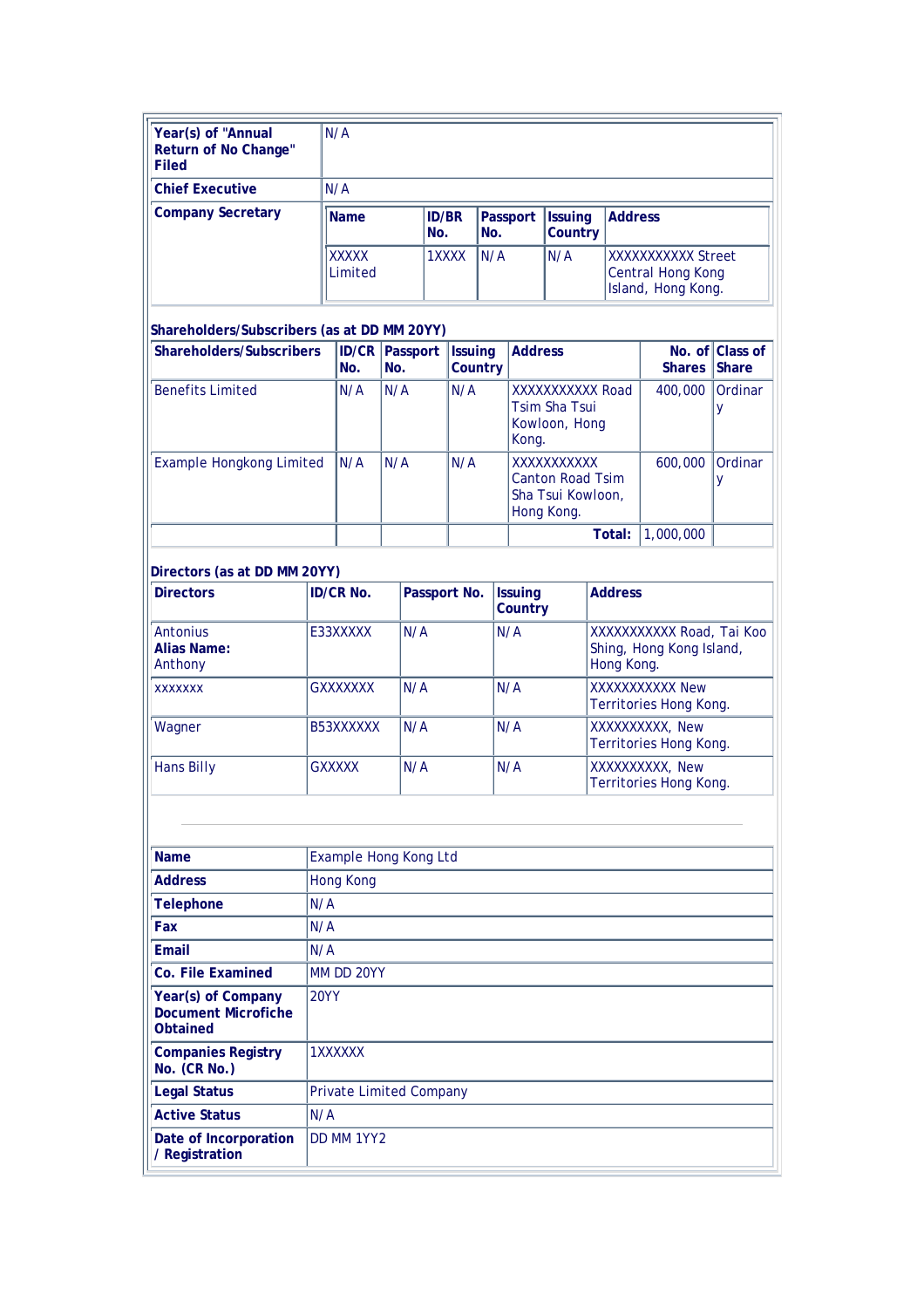| <b>Last Annual Return</b><br><b>Date</b>                            | N/A                            |                     |                 |                           |                                                                                    |  |  |  |
|---------------------------------------------------------------------|--------------------------------|---------------------|-----------------|---------------------------|------------------------------------------------------------------------------------|--|--|--|
| Year(s) of "Annual<br>Return of No Change"<br><b>Filed</b>          | N/A                            |                     |                 |                           |                                                                                    |  |  |  |
| <b>Chief Executive</b>                                              | N/A                            |                     |                 |                           |                                                                                    |  |  |  |
| <b>Company Secretary</b>                                            | N/A                            |                     |                 |                           |                                                                                    |  |  |  |
|                                                                     |                                |                     |                 |                           |                                                                                    |  |  |  |
|                                                                     |                                |                     |                 |                           |                                                                                    |  |  |  |
| <b>Name</b>                                                         | Example Shanghai Ltd           |                     |                 |                           |                                                                                    |  |  |  |
| <b>Address</b>                                                      | <b>Hong Kong</b>               |                     |                 |                           |                                                                                    |  |  |  |
| <b>Telephone</b>                                                    | N/A                            |                     |                 |                           |                                                                                    |  |  |  |
| Fax                                                                 | N/A                            |                     |                 |                           |                                                                                    |  |  |  |
| Email                                                               | N/A                            |                     |                 |                           |                                                                                    |  |  |  |
| Co. File Examined                                                   | MM DD 20YY                     |                     |                 |                           |                                                                                    |  |  |  |
| Year(s) of Company<br><b>Document Microfiche</b><br><b>Obtained</b> | <b>20YY</b>                    |                     |                 |                           |                                                                                    |  |  |  |
| <b>Companies Registry</b><br>No. (CR No.)                           | 37XXXXX                        |                     |                 |                           |                                                                                    |  |  |  |
| <b>Legal Status</b>                                                 | <b>Private Limited Company</b> |                     |                 |                           |                                                                                    |  |  |  |
| <b>Active Status</b>                                                | N/A                            |                     |                 |                           |                                                                                    |  |  |  |
| Date of Incorporation<br>/ Registration                             | MM DD 19YY                     |                     |                 |                           |                                                                                    |  |  |  |
| <b>Last Annual Return</b><br>Date                                   | N/A                            |                     |                 |                           |                                                                                    |  |  |  |
| Year(s) of "Annual<br>Return of No Change"<br><b>Filed</b>          | N/A                            |                     |                 |                           |                                                                                    |  |  |  |
| <b>Chief Executive</b>                                              | N/A                            |                     |                 |                           |                                                                                    |  |  |  |
| <b>Company Secretary</b>                                            | <b>Name</b>                    | <b>ID/BR</b><br>No. | Passport<br>No. | <b>Issuing</b><br>Country | <b>Address</b>                                                                     |  |  |  |
|                                                                     | <b>XXXXX</b><br>Limited        | 01XXXX              | N/A             | N/A                       | XXXXXXXXXX Building,<br>XXXXXX Street, Central,<br>Hong Kong Island, Hong<br>Kong. |  |  |  |

| Shareholders/Subscribers      | <b>ID/CR No.</b> | Passport<br>No. | <b>Issuing</b><br>Country | <b>Address</b>                                                    | No. of Class<br><b>Shares</b> | lof<br><b>Share</b> |
|-------------------------------|------------------|-----------------|---------------------------|-------------------------------------------------------------------|-------------------------------|---------------------|
| Example (Part II) Limited     | N/A              | N/A             | N/A                       | XXXXXXXXXX XXX<br>Road Kowloon Hong<br>Kong.                      | N/A                           | IN/A                |
| Example Hong Kong Limited N/A |                  | N/A             | N/A                       | XXXXXXXXXXX<br>XXXXXX Road Tsim<br>Sha Tsui Kowloon<br>Hong Kong. | N/A                           | IN/A                |
| <b>XXXXX Thomas</b>           | E4XXXXX          | N/A             | N/A                       | XXXXXXXXXXX.<br>Kwun Tong,<br>Kowloon, Hong<br>Kong.              | N/A                           | IN/A                |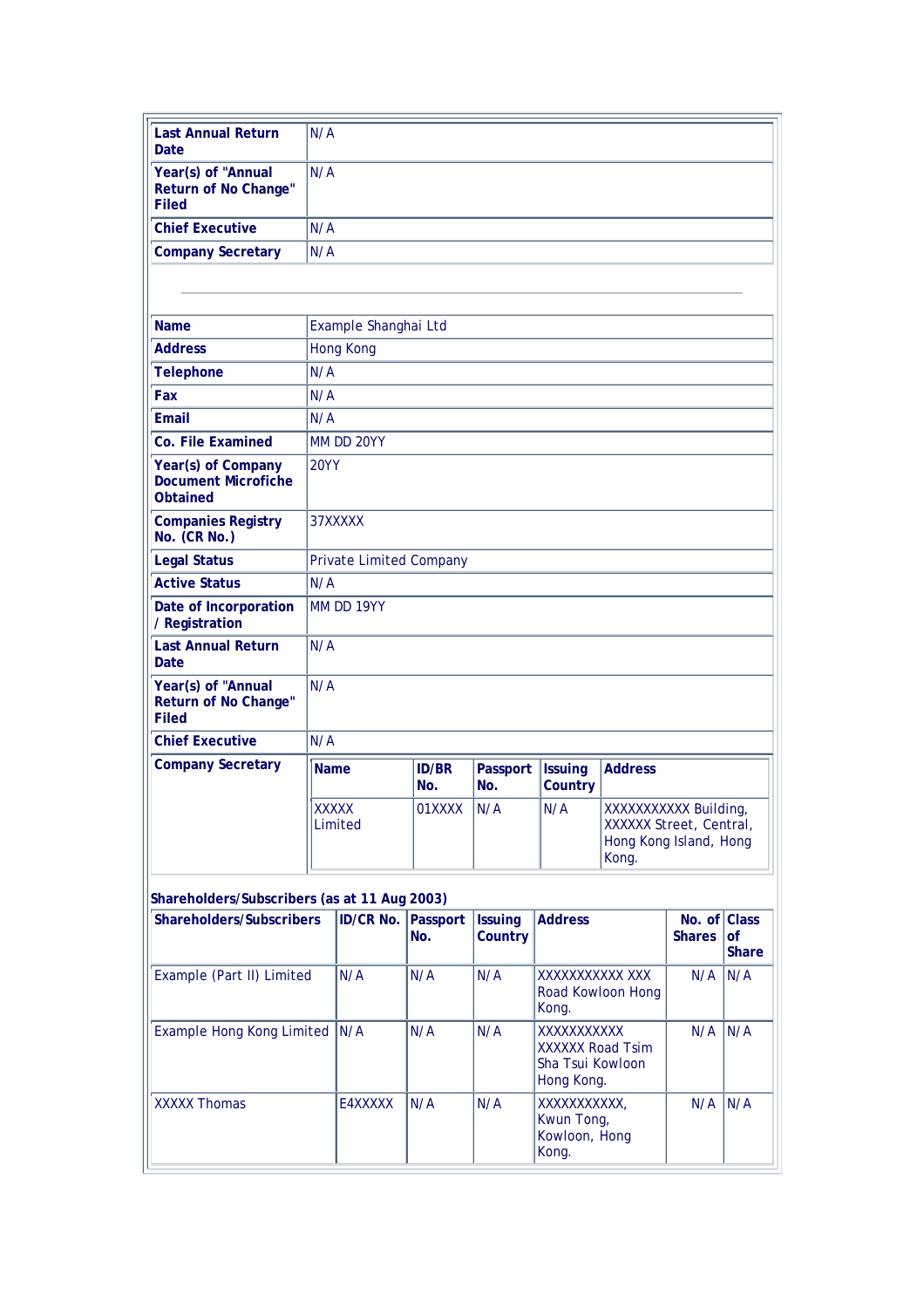|                                                  |                  |              |                | Total:<br>N/A                                      |
|--------------------------------------------------|------------------|--------------|----------------|----------------------------------------------------|
|                                                  |                  |              |                |                                                    |
| Directors (as at DD MM 20YY)<br><b>Directors</b> | <b>ID/CR No.</b> | Passport No. | <b>Issuing</b> | <b>Address</b>                                     |
|                                                  |                  |              | Country        |                                                    |
| Antonius<br>Alias Name:<br>Anthony               | E3XXXXXX3        | N/A          | N/A            | XXXXXXXXXX Road, Hong<br>Kong Island, Hong Kong.   |
| XXXXXXXXX                                        | A8XXXXXXX        | N/A          | N/A            | XXXXX Road, Shatin, New<br>Territories, Hong Kong. |
| XXXX<br><b>YYYYY</b>                             | XXXXXXXX         | N/A          | N/A            | XXXXXXXXXX, Harbour City,<br>Kowloon, Hong Kong.   |
| Thomassoni                                       | <b>XXXXXX</b>    | N/A          | N/A            | XXXXXX Court, Kwun Tong,<br>Kowloon, Hong Kong.    |

#### **SUMMARY**

Subject, a mid-to-high end department chain store, is believed to possess reasonable operational experience and backings, and established reputation and customer base to meet its commitment.

#### **Major Economic Indicators \***

|                                        | 2002   | 2003   | 2004   | Latest                  |
|----------------------------------------|--------|--------|--------|-------------------------|
| Population, Mid-year (million)         | 6.79   | 6.80   | 6.88   | $6.94^{a}$              |
| Gross Domestic Products (US\$ billion) | 163.7  | 158.1  | 165.5  | $165.5^{b}$             |
| Real GDP Growth (%)                    | $+1.8$ | $+3.1$ | $+8.2$ | $+6.5^{\circ}$          |
| <b>GDP Per Capita (US\$)</b>           | 24,100 | 23,200 | 24,000 | 24,700 to<br>$24,900^d$ |
| Inflation (% Change in Composite CPI)  | $-3.0$ | $-2.6$ | $-0.4$ | $+0.8^{\circ}$          |
| Unemployment Rate (%)                  | 7.2    | 7.9    | 6.8    | $5.7^{\circ}$           |

\* Hong Kong's GDP and related figures were revised due to adoption of the latest international guidelines on dealing with financial itnermediation services.<br><sup>a</sup> Mid 2005; <sup>b</sup> 2004; <sup>c</sup> January - June 2005; <sup>d</sup>Forecast for 2005<sup>; e</sup> January - August 2005; <sup>f</sup> 3month moving average ended August 2005.

|                  | 2003         |          | 2004         |          | January - August |          |
|------------------|--------------|----------|--------------|----------|------------------|----------|
|                  | US\$ billion | Growth % | US\$ billion | Growth % | US\$ billion     | Growth % |
| Total Exports    | 223.4        | $+11.7$  | 258.9        | $+15.9$  | 184.4            | $+11.3$  |
| Domestic Exports | 15.6         | $-7.1$   | 16.2         | $+3.5$   | 10.0             | $-1.9$   |
| $Re-exports$     | 207.8        | $+13.4$  | 242.7        | $+16.8$  | 174.4            | $+12.1$  |
| <b>Imports</b>   | 231.5        | $+11.5$  | 270.7        | $+16.9$  | 191.8            | $+9.3$   |

#### **Merchandise Trade Performance**